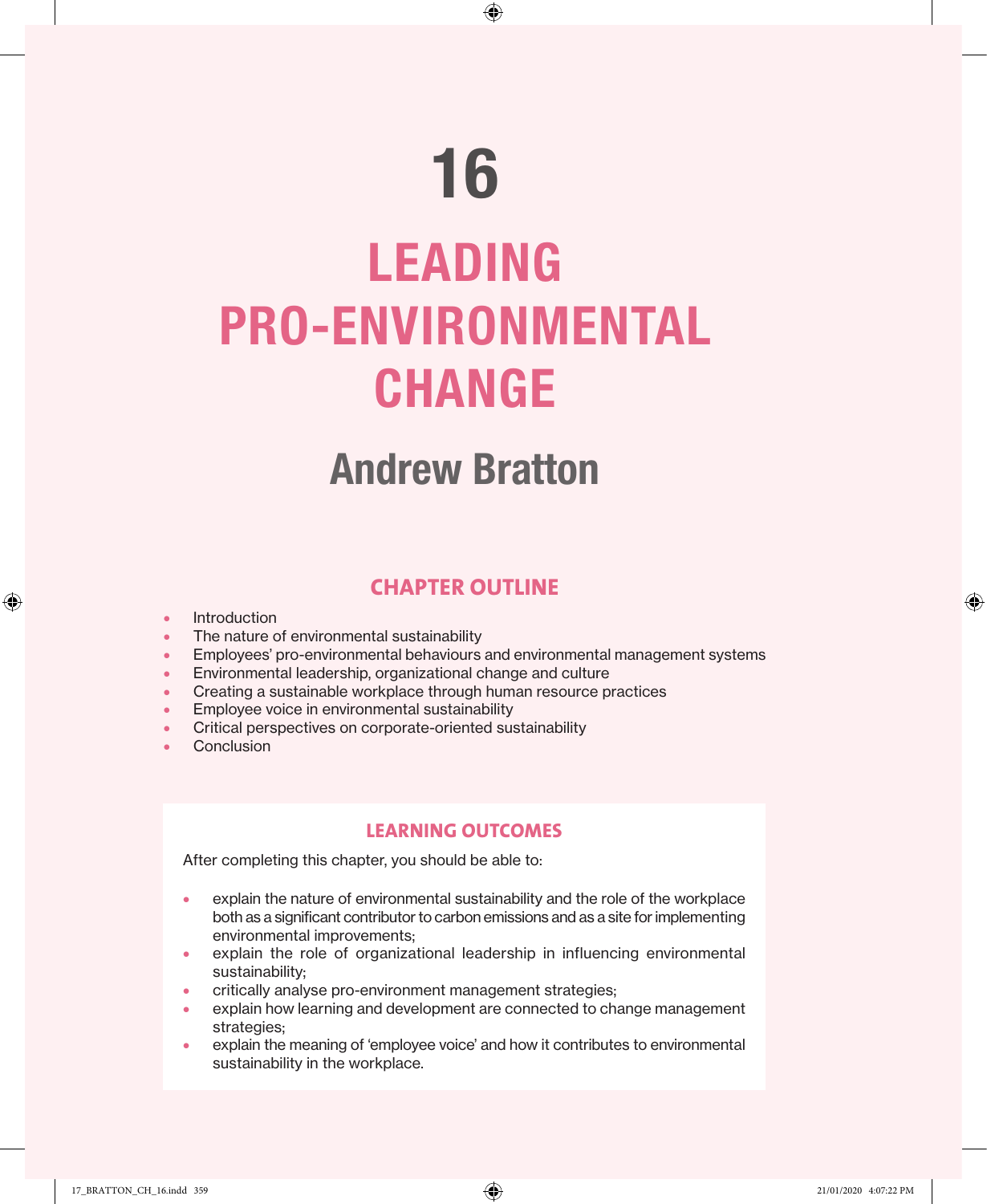$\bigoplus$ 

#### **VIDEO**

To learn more about the growing importance of sustainability within organizations, don't forget to **watch the video conversation** for this chapter online.

## INTRODUCTION

The 2018 UN Intergovernmental Panel on Climate Change (IPCC) concluded that the Earth is on track to overshoot the targets of the Paris climate agreement and warm by 3 degrees C by the end of the century, a level that would 'disrupt life on the planet and cause long-lasting or irreversible changes' (Hook, 2018: 4). This would result not so much in climate change but ever more catastrophically uncontrollable 'runaway climate change' (Barkham, 2018). It is within this context that there has been more incentive for organizations to report on their environmental sustainability activities. This includes an area of management we have examined in previous chapters: human resource management (HRM). In this chapter, we extend the discussion to 'sustainable' or 'green' HRM. Here, environmental sustainability incorporates ecological or environmental considerations (e.g. carbon emissions) with organizational needs (e.g. profitability) in such a way as to promote benefits for the environment (Norton et al., 2015). That work organizations are both part of the problem as well as part of the solution to carbon accumulation is not in doubt. The question examined in this chapter, however, is to what extent do organizational environmental leadership and people-oriented management practices contribute to changing behaviours that can create more environmentally sustainable workplaces?

The aim of this chapter is to examine how environmental leadership and HR practices influence environmental sustainability in the workplace. It introduces the concept of environmental sustainability and examines how this might be integrated within a workplace context to create positive outcomes for employees, their organization as well as the environment. It begins with explaining the nature of environmental sustainability and why, and how, it is closely connected to organizational change. This is followed by a discussion of the role of environmental leadership and HR practices in reducing carbon emissions. Finally, it focuses on organizational change strategies to support environmental sustainability in the workplace.



#### **PAUSE AND REFLECT**

What do you understand by the term 'sustainability' as it relates to the planet?

♠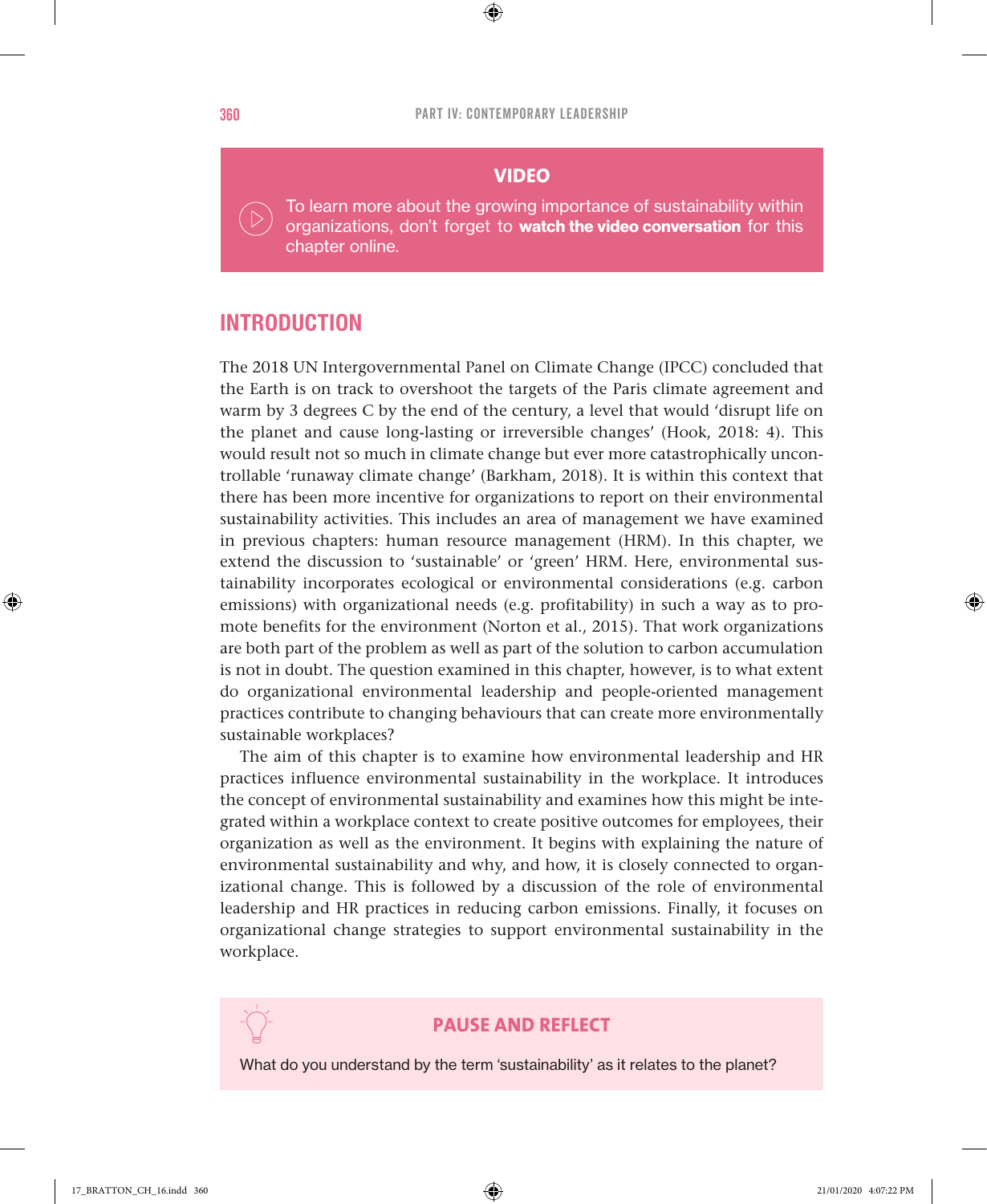## THE NATURE OF ENVIRONMENTAL SUSTAINABILITY

The sustainability discourse evolved in the 1970s and 1980s with publications on the ecological limits of economic growth (e.g. Meadows et al., 1972). The issue of sustainability was initially debated at the 1972 United Nations Conference on the Human Environment in Stockholm (Sumner, 2005: 79). A significant development came with the formation of the UN World Commission on Environment and Development (WCED; also known as the Bruntland Commission), which subsequently provided the now classical definition of *sustainable development*: 'development that meets the needs of the present without compromising the ability of future generations to meet their own needs' (1987: 43).

Conceptually, the meaning of sustainability, as cited in the Brundtland Commission, 'can be understood as an overarching worldview recognizing the interconnectedness of ecological, social, and economic factors in human activity' (Docherty et al., 2009: 6). The Commission's report also introduced 'the concept of justice (within and between generations, global justice and justice through participation and democratic arrangements) as a central issue in relation to efforts to enhance sustainability' (Lund, 2004: 43).

*Sustainability science* is an interdisciplinary field that seeks to enhance sustainability by integrating knowledge from a range of disciplines including natural sciences, engineering, social sciences and the humanities (Kates et al., 2001). The challenge for sustainability science is to ensure that knowledge production is a communal effort that links academic research with industry and government, and benefits individuals and society (Wiek et al., 2011). Sustainability science is embedded within broader social processes of understanding, and thus contributes to organizational decision-making processes through the creation of knowledge (particularly analysis of risks and consequences) derived from emergent interdisciplinary enquiry (Kasemir et al., 2003). Although it is recognized that there is a multiplicity of viewpoints, sustainability is, for an increasing number of organizational and environmental writers, the ultimate goal: that is, 'living within the regenerative capacity of the biosphere' (Wackernagel et al., 2002: 9266). Importantly, in terms of managing work and people, scholars of sustainability science advocate participatory and collaborative approaches to the co-generation of knowledge and environmental decision making (Blackstock et al., 2007).

Environmental management is an attempt to control the human impact on and interaction with the natural environment in order to preserve natural resources. At the organizational level, *corporate environmental performance* refers to 'organizational performance in managing natural resources and the natural environment in the process of conducting business' (Ones and Dilchert, 2012: 450). Corporate environmental performance includes both environmental outcomes and the pro-environmental initiatives that organizations implement. The former represent the ecological impact or 'footprint' of organizational

♠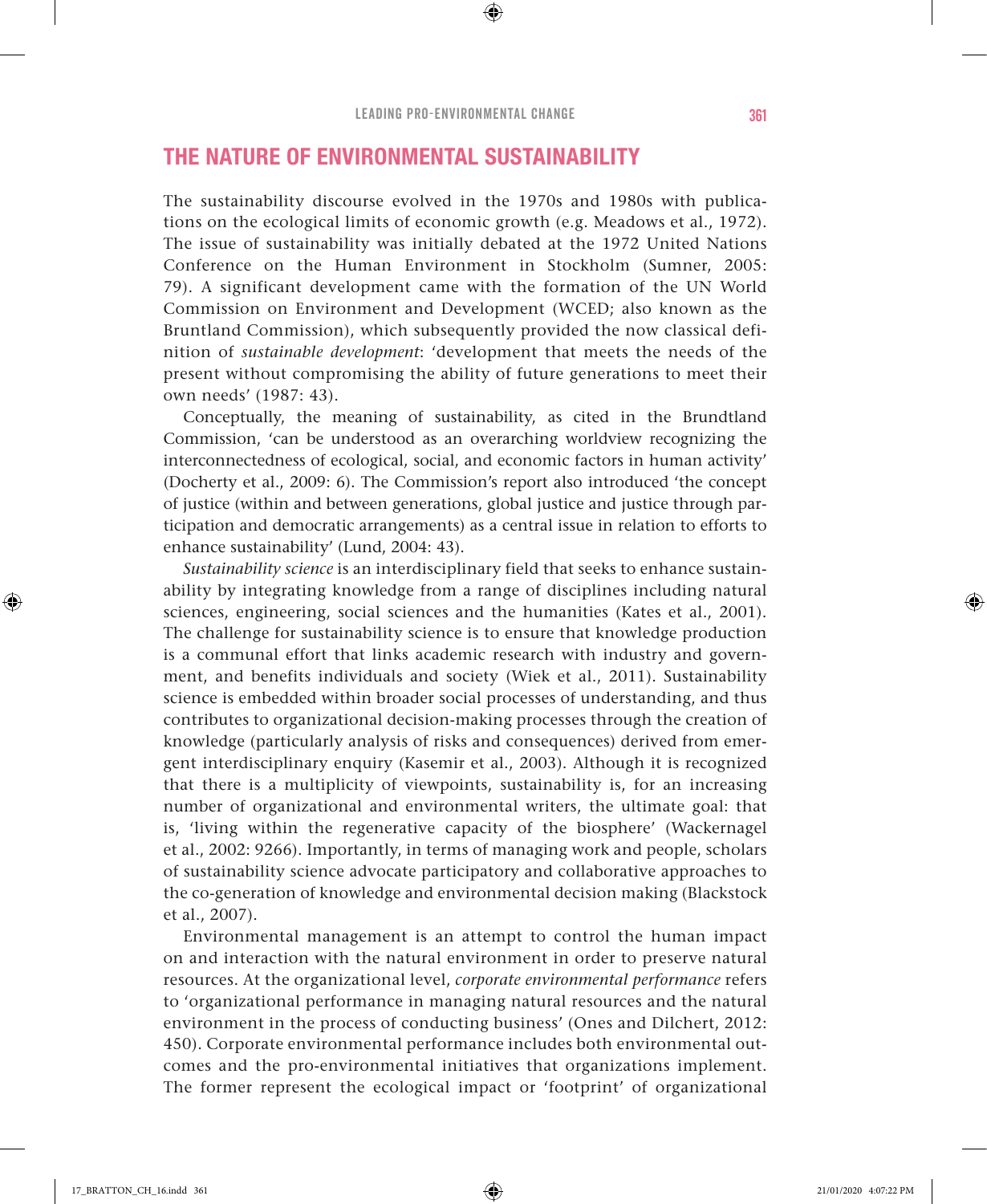$\bigoplus$ 

activities; the latter focus on what organizations do for environmental sustainability. In the workplace, this includes encouraging energy efficiency, waste reduction and recycling, water conservation and employees' use of alternative low-carbon forms of transportation (e.g. a bus, train or bicycle). At the individual level, workplace pro-environmental behaviour (WPEB) can be defined as 'a systematic set of actions from a collective network of organizational actors spread across a company, team, and/or value chain' (Kennedy et al., 2015: 370). For employees, this entails changes to their existing job duties, additional requirements of their position and, in some cases, the creation of entirely new occupational opportunities, such as 'environmental manager' (Ones and Dilchert, 2012).

Although environmental sustainability has been debated for decades, it is an emerging concept in the business world, and the existing literature provides numerous and varied interpretations of it. In contemporary management parlance, sustainability has been used to refer to values and ethics, as well as goals such as corporate social responsibility (CSR). In 1997, expert John Elkington, for example, coined the term 'triple bottom line' or 'P3' (People, Planet and Profit) which emphasizes that, in sustainable workplaces, human and social resources along with ecological and economic resources should be able to grow and develop. From a work systems perspective, sustainability has been described as an ongoing process of efficiency and improved environmental and social performance (Docherty et al., 2009). For Norton and his colleagues (2015), organizational efficiency and improvements to the planet are combined in the concept of *environmental sustainability*. In the organizational context, this means that environmental sustainability incorporates business needs (e.g. profitability) with environmental consideration (e.g. lower carbon emissions) in such a way as to be ecologically beneficial to the planet.

Therefore, WPEBs are necessary but not sufficient for environmental (corporate) sustainability. Popular corporate strategy authors have been optimistic, arguing that although the concept is understood to mean different things to different people, it has nevertheless made a positive social and environmental impact. For example, management strategy expert Michael Porter, championing the concept of creating competitive advantage and shared value, has argued that the ongoing efforts of certain corporations are helping to transform sustainability from a 'cliché term' to an innovative and enduring business strategy (Porter and Kramer, 2006, 2011).

## **PAUSE AND REFLECT**

In addition to the business case, to what extent have public protests and the environmental movement transformed sustainability into a potential innovative business strategy?

♠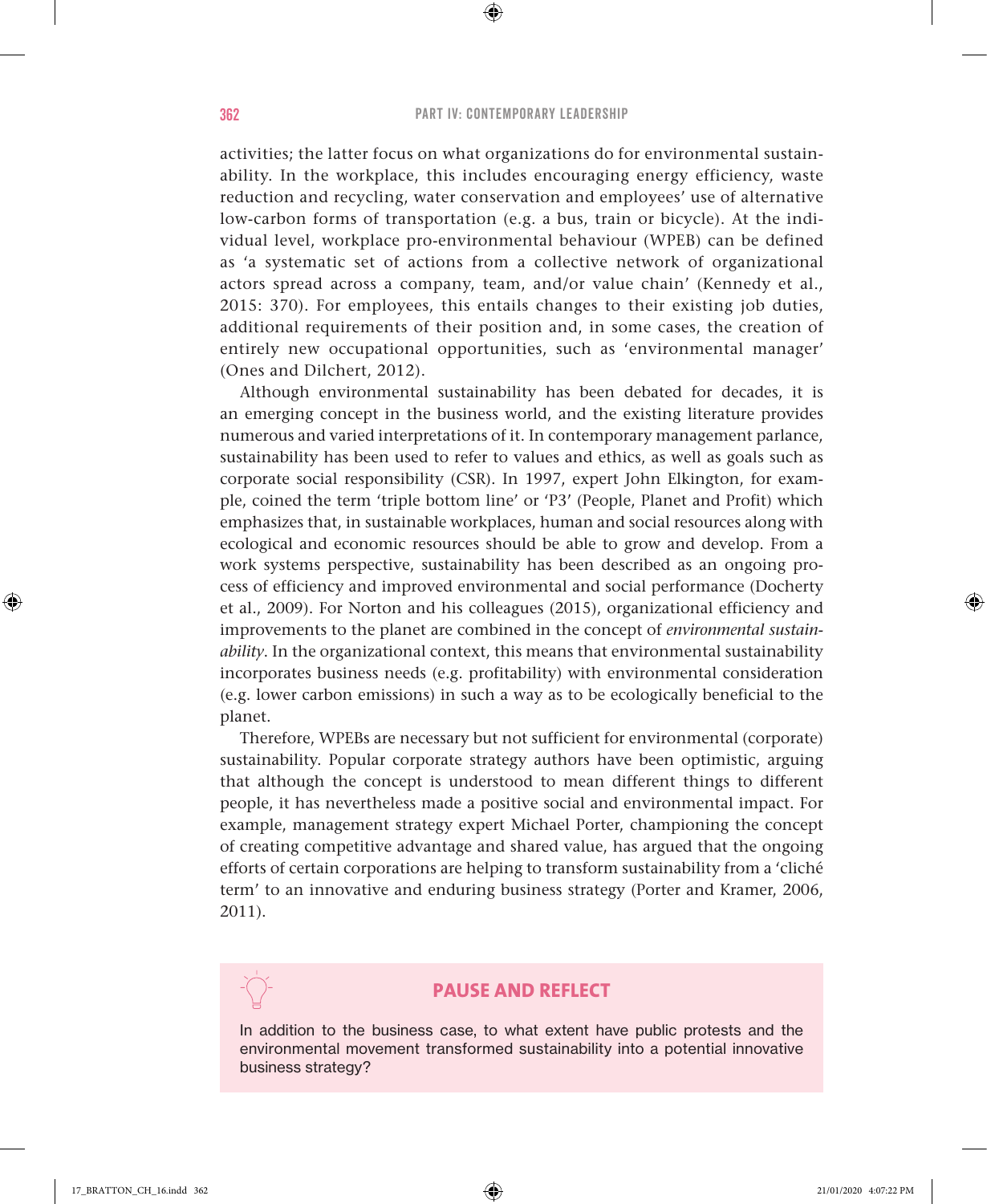## **LEADERSHIP IN ACTION: TRUST AS THE MOST VALUABLE COMMODITY IN BUSINESS?**

⊕

It has been argued that *trust* – the invisible glue that holds communities and social contacts in place – is the most valuable commodity in business (Corner, 2015) and the workplace. You may recall from Chapter 5 the Volkswagen emissions scandal that helped reinforce public cynicism about the ability of the private sector to act in good faith to help combat climate change. In Wolfsburg, Germany, the headquarters of Volkswagen, when news of the scandal broke thousands of VW employees, their families and their community were angry and fearful (Goffee and Jones, 2015). They were angry that an incredibly successful and profitable company, in which many had invested their entire working lives, could have engaged in large-scale corporate deception. An article in the *New York Times* explains that

The most significant difference between the European and American approaches to emissions standards is that regulators in the United States conduct their own tests to check whether manufacturers' claims are accurate. In contrast in Europe, testing is left to the discretion of automakers and their contractors. (Hakim and Barthelemy, 2015: B1)

With just 100 companies responsible for 71 per cent of the global emissions, companies have a huge role to play in contributing to climate change (Riley, 2017). In the context of the VW emissions scandal, why should individuals bother to take the issue seriously either? And if corporations can't be trusted, should governments intervene with stricter emissions regulations?

#### Reflective question

Do you agree or disagree that trust is the most valuable commodity in business and the workplace? How important is mutual trust between leaders and other employees?

#### Sources

♠

Hakim, D. and Barthelemy, C. (2015) 'VW fought in Europe on testing', *New York Times*, 2 December, p. B1.

Riley, T. (2017) 'Just 100 companies responsible for 17 per cent of global emissions, study says', *Guardian*, 10 July.

#### To explore this topic further see:

Goffee, R. and Jones, G. (2015) *Why Should Anyone Work Here? What it takes to create an authentic organization.* Brighton, MA: Harvard Business Review Press.

The burgeoning literature demonstrates that sustainability is no longer a fringe issue. Corporate titans, for example retailer Walmart (2018), Google (2018) and BP (2017), have embraced elements of sustainability. In the 20th century, occupational health and safety was always an issue for trade unions, but in the 21st century,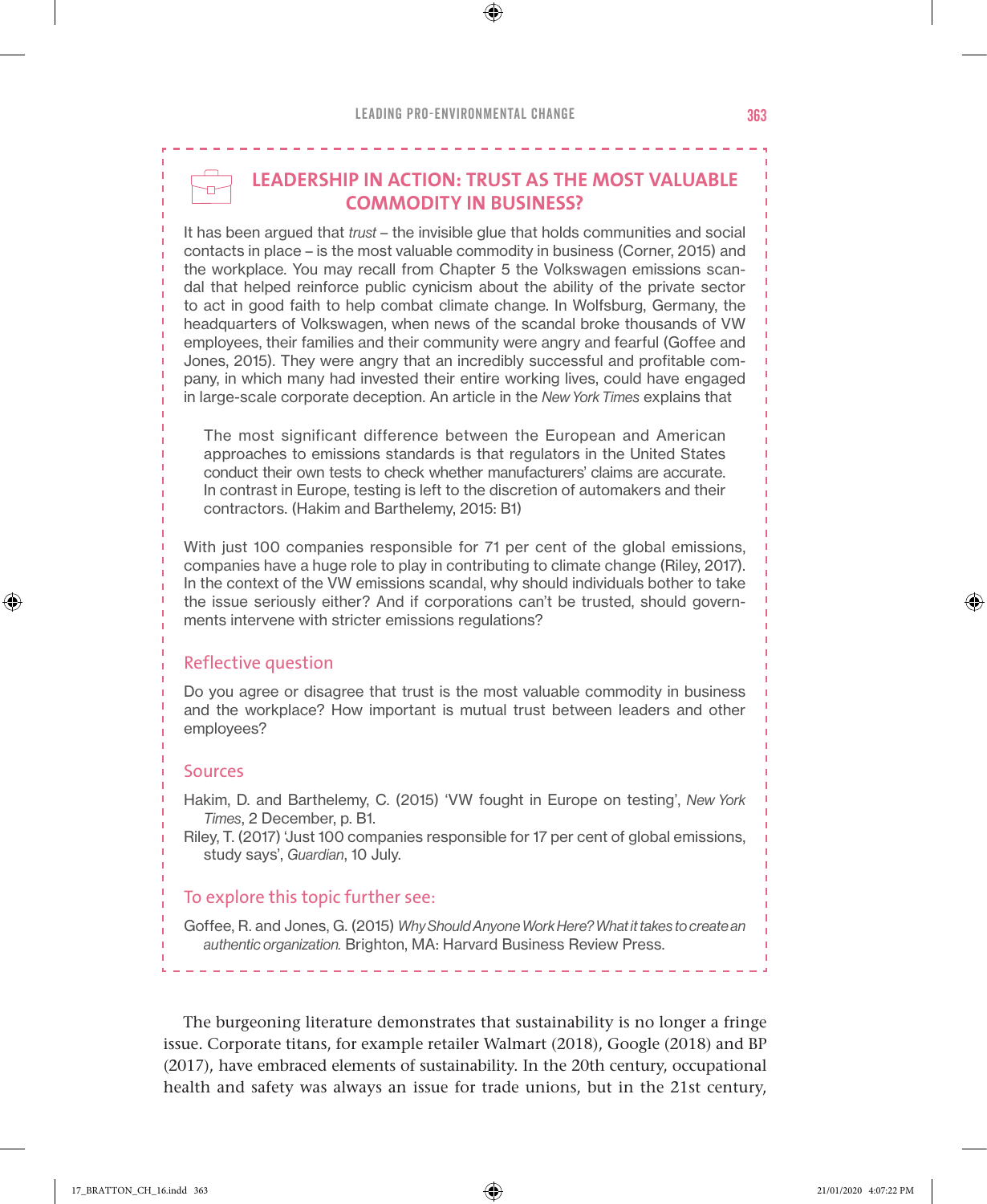⊕

institutions such as the International Labour Organization, the European Trade Union Confederation and the British Trades Union Congress (TUC) in the UK have also embraced the wider concept of sustainability. Sustainability is particularly relevant to 'mission-driven organizations, such as governments, charities, and universities, because they are not evaluated in traditional financial terms, and have missions that go beyond the bottom line' (Boudreau and Ramstad, 2005: 130). This trend towards sustainability, no doubt influenced by the environmental movement of the 1980s and the CSR movement of the 1990s, has influenced organizational leaders to become increasingly aware of the need to build positive relations with stakeholders, both internal and external to the organization (Harrison and Freeman, 1999).

The concept of sustainability has evolved since its first usage over 30 years ago. There is a general consensus in the literature that the concept of sustainability is linked to nature, the notion of resource conservation, and, as outlined by Dyllick and Hockerts (2002), present-day interpretations of the term have been influenced primarily by three different stakeholder groups: ecologists, business strategy scholars and the United Nations (WCED, 1987). While its origin begins with the natural environment, the concept often embodies a human emphasis, 'reflecting not only a concern for our future, but also an unease with our current situation and an emphasis on human agency' (Sumner, 2005: 78). Instead of helping to improve our understanding of sustainability, these contradictory interpretations and their tensions indicate the kind of problem that sustainability can pose, both in evaluating the literature and in terms of employers and employees working in partnership towards more sustainable outcomes in the workplace. Following the perspective throughout this textbook, sustainability is examined here through a prism that recognizes that the employment relationship is, by necessity, cooperative but that it also entails unavoidable structural conflict between managers and workers.

## EMPLOYEES' PRO-ENVIRONMENTAL BEHAVIOURS AND ENVIRONMENTAL MANAGEMENT SYSTEMS

The extant literature on sustainable workplaces raises the possibility that work organizations, through appropriate policies, processes and practices, can make strategic choices that may enhance natural resource efficiency and reduce the amount of greenhouse gases emitted into the atmosphere (Cox et al., 2012). It is in the workplace, therefore, where human resources (HR) policies and practices have their effects on the issue of work itself and, by extension, on employee behaviour, labour productivity and environmental sustainability (Bratton, 2020). It is to the workplace that one must look to examine how managers' and workers' behaviours and own goals combine to create more environmentally sustainable workplaces. The workplace is a site where social relationships shape interests, motives and the actions of managers and workers, and where cooperation and resistance around management objectives take place in a 'contested terrain' (Edwards, 1979).

♠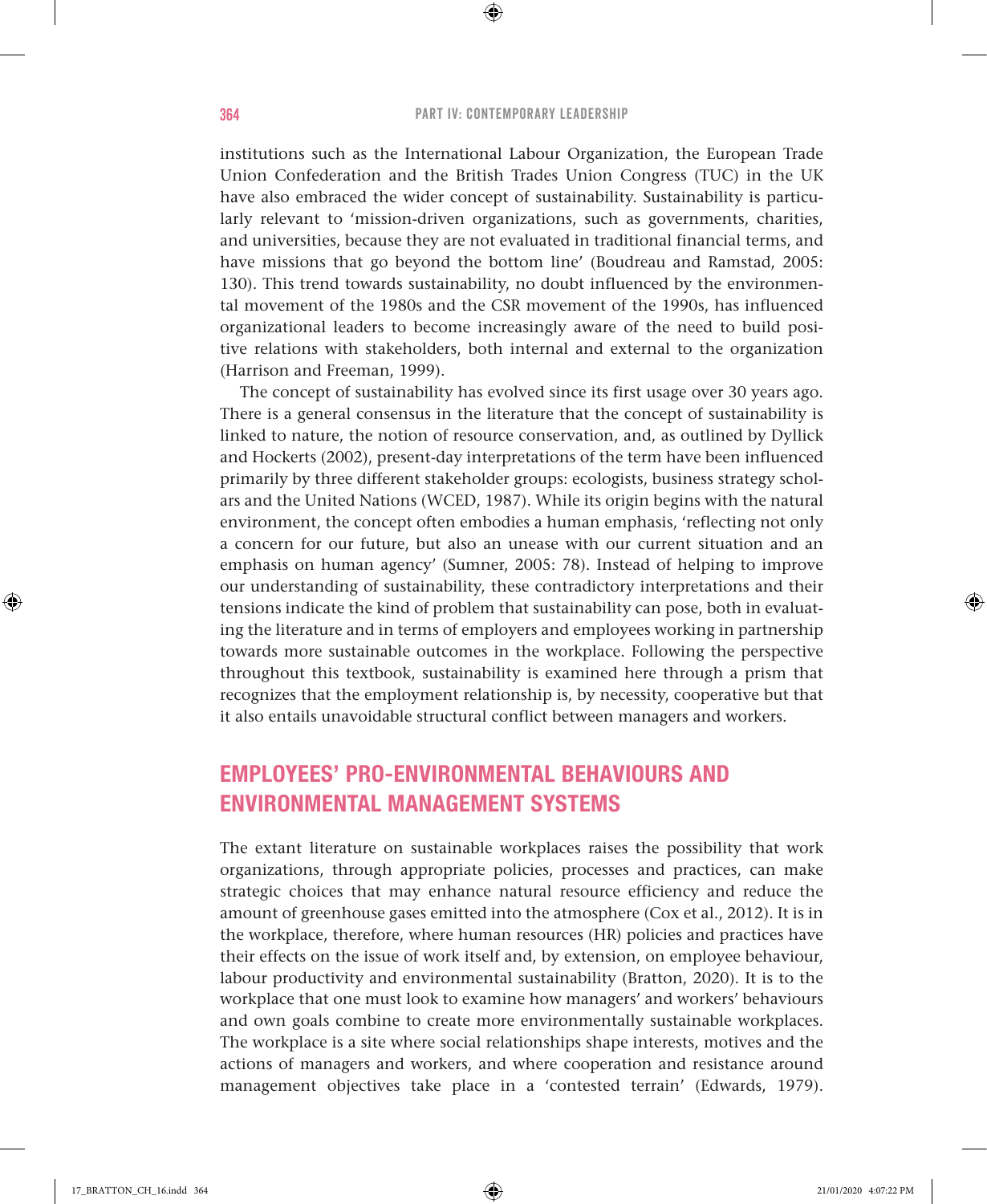Workplace sustainability is therefore more than a technical challenge – it goes to the very heart of managing people.

⊕

Ultimately, the solution to reducing carbon emissions in the workplace lies with those social sciences that are tasked with changing employee behaviour. In this regard, Boiral et al. (2015) provide some insight into the nature and scope of employees' pro-environmental behaviours, and Renwick et al. (2016) examine the role of green HRM (GHRM), which we will go on to consider in the next section.

## Employees' pro-environmental behaviours

The role of employees' pro-environmental behaviours has been highlighted in many environmental studies (e.g. Yuriev et al., 2018). Pro-environmental behaviour is a multifaceted concept used to describe a broad range of actions intended to benefit the natural environment. Ones and Dilchert (2012: 452) define *employees' proenvironmental behaviours* as 'scalable actions and behaviours that employees engage in that are linked with and contribute to or detract from environmental sustainability'. This definition focuses on environmental behaviours inside organizations at the individual level, and excludes those behaviours rooted in employees' own lifestyle. Notwithstanding the value of the definition, Ones and Dilchert focus only on measurable behaviour at the employee level and exclude actions taken by employees to support organizational practices, or informal initiatives. Therefore, a more inclusive definition of WPEB includes 'all types of voluntary or prescribed activity undertaken by individuals at work that aim to protect the natural environment or improve organizational practices in this area' (Boiral et al., 2015: 21). This definition highlights the diverse nature of *informal* and *formal* employee-level behaviour and organizational initiatives, and the *voluntary* or *prescribed* nature of the pro-environmental behaviours of employees and managers alike. Employee pro-environmental behaviours mostly comprise task performance or organizational citizenship (commitment and engagement) behaviours. Empirical research in this area has demonstrated that effective environmental sustainability change depends, to a large extent, on various behaviours intended to reduce pollution, internalize environmental management practices and contribute to eco-innovations (Boiral et al., 2015).

#### Environmental management systems

Within the emergent sustainable workplace literature, it has been argued that in order to work towards the goal of environmental sustainability, organizational managers must develop an environmental management system (EMS). An EMS is the most widely recognized tool for managing the impacts of an organization's activities on the environment. It refers to the management of an organization's environmental impact in a comprehensive, systematic, planned and documented manner. It incorporates people, procedures and working practices into a formal

♠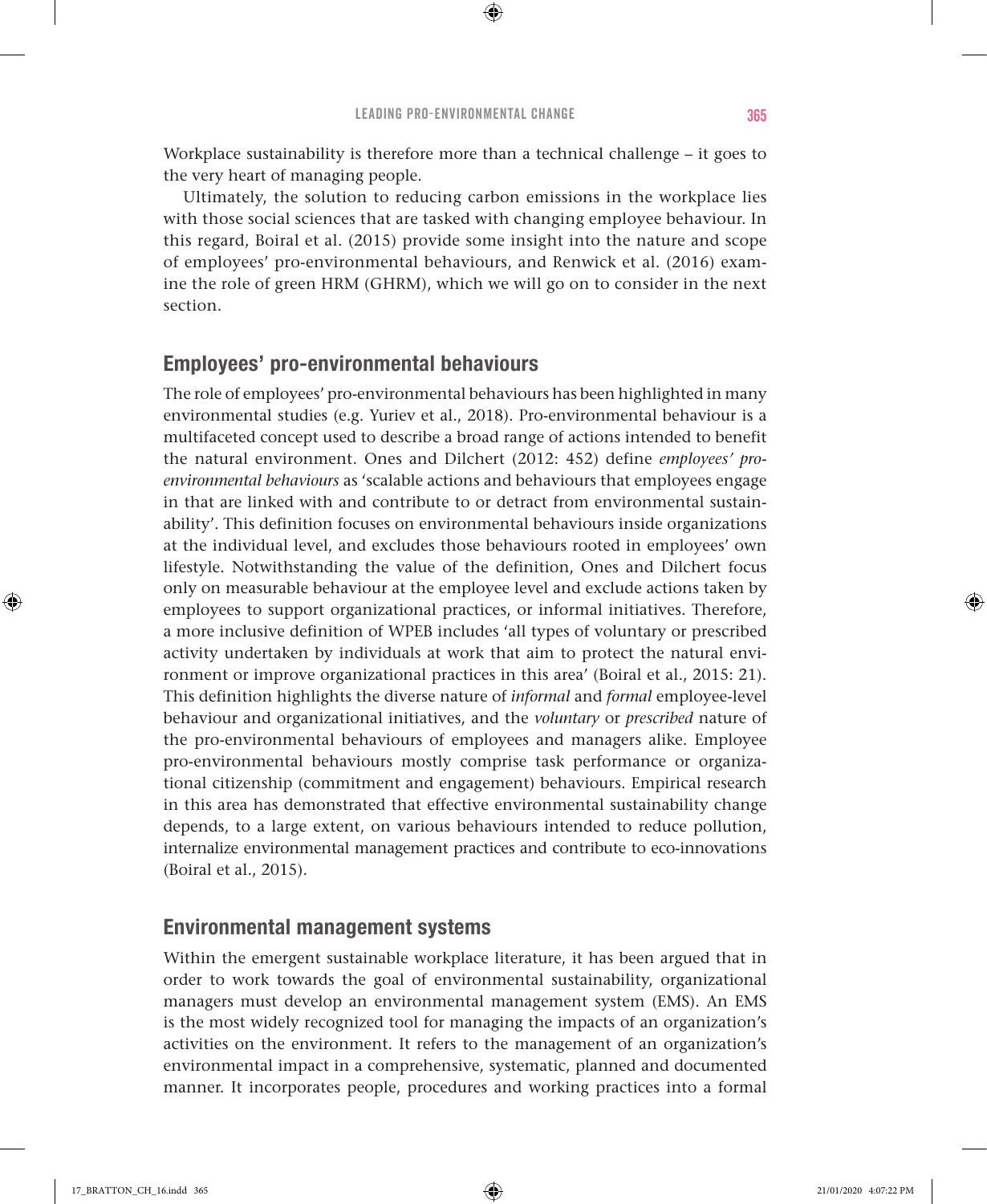⊕

structure, involves all members of an organization as appropriate, promotes continual improvement, including periodically evaluating environmental performance, and actively engages senior management in support of the EMS (see e.g. Zutshi and Sohal, 2004). EMS enables organizations to achieve more environmentally sustainable processes, practices and outcomes (see e.g. Jabbour et al., 2010). Thus, the focus is on improving environmental performance and maintaining compliance with environmental regulations. As EMS and risk management are analogous activities, EMS supports an organization's overall approach to environmental risk management.

## ENVIRONMENTAL LEADERSHIP, ORGANIZATIONAL CHANGE AND CULTURE

A growing body of research has highlighted the importance of leadership (Robertson and Barling, 2015) and organizational culture (Norton et al., 2015) to drive both organizational and employee-level pro-environmental performance. The focus in this chapter is on how leaders affect their organization's environmental performance through influencing the behaviour of individual employees and by changing organizational practices and culture.



Image 16.1 Environmental leadership is a process to create a shared vision of environmental sustainability and motivate others to create sustainable organizations in an equitable manner whilst living within the limits of ecosystems.

♠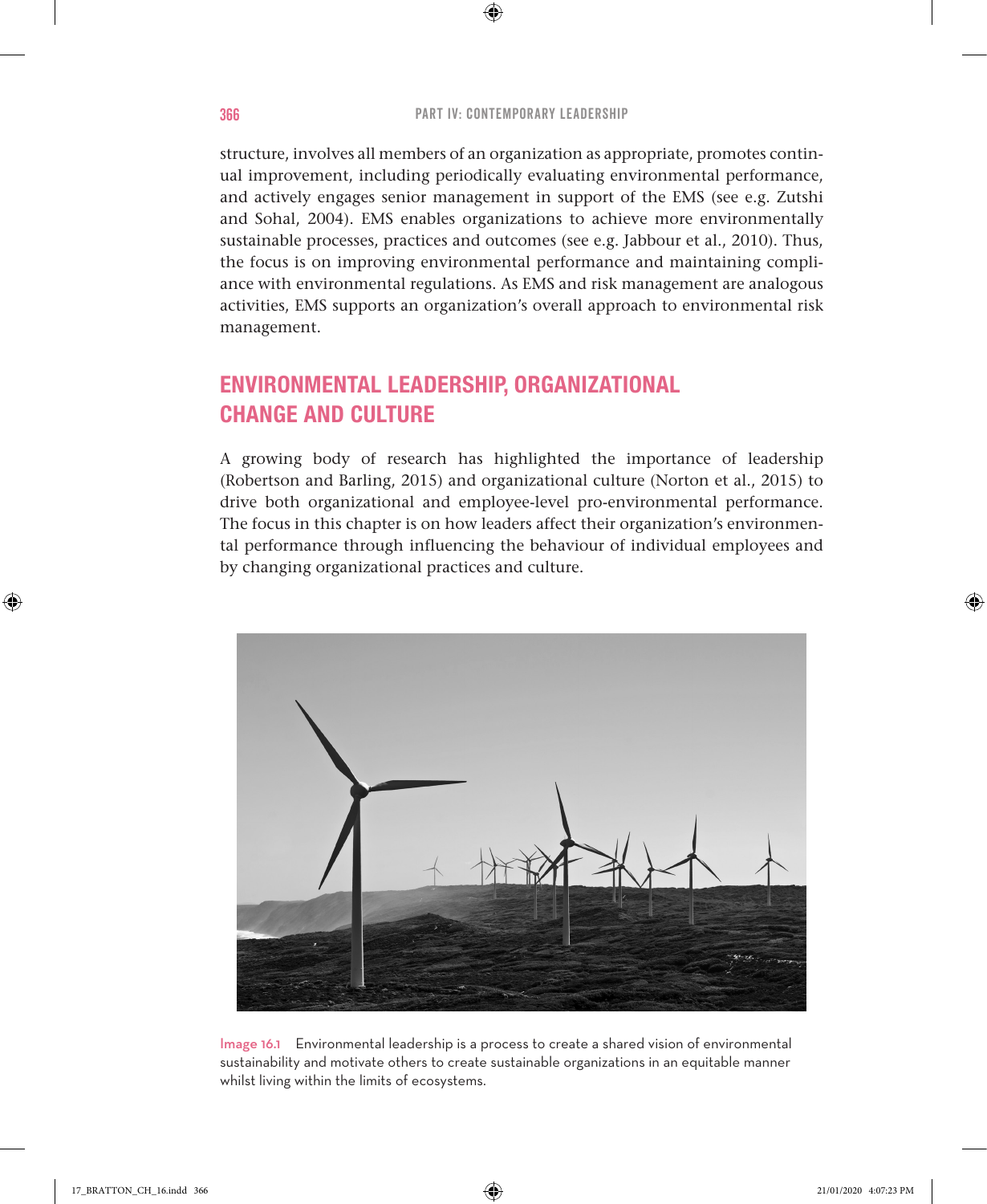## Environmental leadership

Although employees' pro-environmental behaviours are critical to the effectiveness of environmental sustainability initiatives, there is insufficient understanding of the role of leadership to support these behaviours (Afsar et al., 2018). Within the strategic management context, the goal of environmental leadership is to motivate followers to achieve high levels of environmental performance. Egri and Herman (2000: 572) define environmental leadership as 'the ability to influence individuals and mobilize organizations to realize a vision of long-term ecological sustainability.' This definition is based on the notion that, guided by eco-centric values and assumptions, environmental leaders seek to change economic and social systems that they perceive as being currently and potentially threatening to the health of the biophysical environment. Robertson and Barling's (2015: 166) framework for pro-environmental leadership highlights the importance of leaders, inspired by their own personal values, attitudes and perceptions, striving 'to influence others at all levels of the organization in an effort to benefit the natural environment'. Pro-environmental leaders typically demonstrate transformational patterns of behaviour, including charisma, two-way communication, collaboration, and an orientation towards changing work systems, that reduce the environmental impact of an organization. For example, Portugal and Yukl (1994: 274) report transformational leadership behaviours such as 'articulating an appealing vision with environmental issues, changing perceptions about environmental issues, and taking symbolic actions to demonstrate personal commitment to environmental issues.' Importantly, leaders' supportive behaviours have been shown to be a crucial component of environmental leadership (Robertson and Barling, 2015). Here environmental leadership is defined as a process to create a shared vision of environmental sustainability and motivate others to create sustainable organizations in an equitable manner whilst living within the limits of ecosystems. This definition emphasizes the importance of vision to help align individuals and motivate followers, that the coordinated pro-environmental initiatives must be sustainable and viable for the organization, and, at the same time, marries pro-environmental leadership with notions of social justice and ecological limits.

A *sustainability leader* can extend beyond senior managers (Ferdig, 2007). Robertson and Barling (2015: 169) found that pro-environmental leaders are more likely to: (1) possess personal values that go beyond self-interest; (2) have favourable attitudes toward the natural environment; (3) perceive social pressure to support environmental and sustainability initiatives; and (4) view environmental issues as commercial opportunities for their organization. Other studies have identified different types of behaviours enacted by sustainability leaders, including line-management supportive behaviours (Ramus, 2001). These behaviours include encouraging innovation among employees, competence-building, communicating ideas on sustainability, dissemination of information, rewards and recognition, and management of goals and responsibilities by disseminating environmental targets and responsibilities. Kotter (2012) points to the importance

♠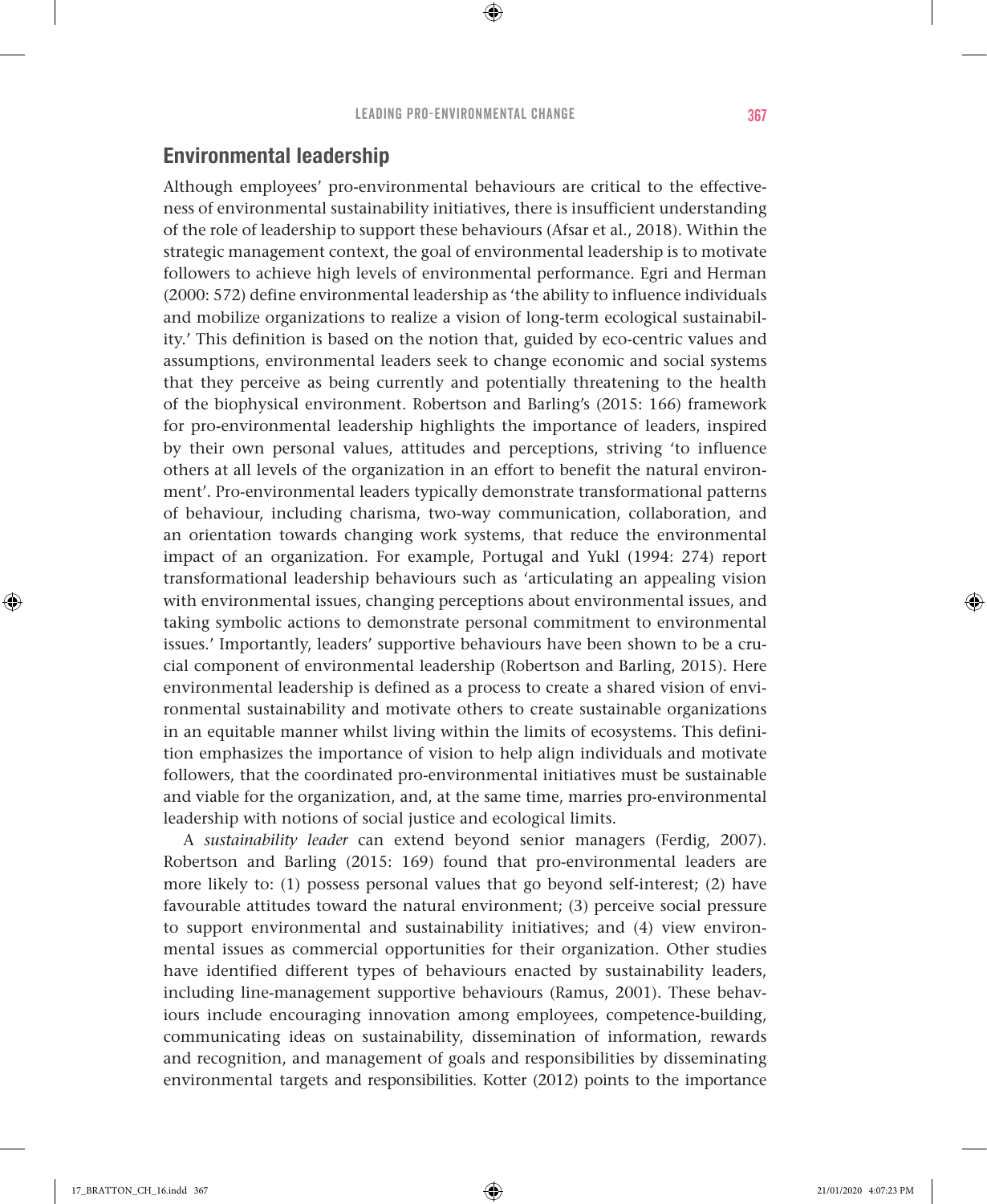$\bigoplus$ 

of leadership behaviours that encourage employee involvement and participation in organizational change. Participation at all levels of management is essential to the introduction of environmental sustainability change (Davis and Coan, 2015). However, internal workplace stakeholders – specifically front-line managers – are seen to be critical to the overall success of an organization's sustainability strategy (Bratton and Bratton, 2015).

## Reframing organizational culture

Having explored the concept of organizational culture in Chapter 4, here we ask 'What role does culture play in developing employees' pro-environmental behaviours?'. Findings across several studies consistently show that, when implementing strategic change, managers need to consider organizational culture and climate (see Chapter 4). Norton et al. (2015) define a pro-environmental organizational culture as

a pattern of shared basic assumptions learned by a group as it adapts to the challenges posed by human activity's impact on the natural environment in a way that permits day-to-day functioning, which has worked well enough to be considered valid and, therefore, to be taught to new members as the correct way to perceive, think, and feel in relation to environmental sustainability' (Norton et al., 2015: 329–30)

At the individual level, a pro-environmental climate – defined as employees' shared perceptions of pro-environmental policies and practices that management tangibly supports – acts as a go-between between the perception of management's pro-environmental behaviour and the pro-environmental behaviour of employees. Research suggests that leaders and organizational culture and climate influence employees' and their organizations' environmental performance. There is debate regarding whether organizations need to have an underlying 'moral commitment to sustainability' (Davis and Coan, 2015: 247), which suggests that there is a need for the principles, assumptions and values that underpin the organization's norms and rules to be changed if sustainability is to be achieved (see e.g. Hayes, 2014). This introduces the concept of 'cultural congruence'; that is, for an organization to become environmentally sustainable, its underlying values and assumptions must be aligned with sustainability interventions in such a way that employees' attitudes and behaviours support the organization's overall low-carbon strategic objectives (Russell and McIntosh, 2011). A sustainable workplace is therefore associated with specific pro-environmental attitudes, values and behaviours. Taken together, the available research findings identify two key antecedents or enablers of pro-environmental behaviours and initiatives, which are leadership and a proenvironmental culture and climate.

In this context, organizational behaviour theorists have tried to identify effective ways to change manifestations of organizational culture: visible artefacts,

♠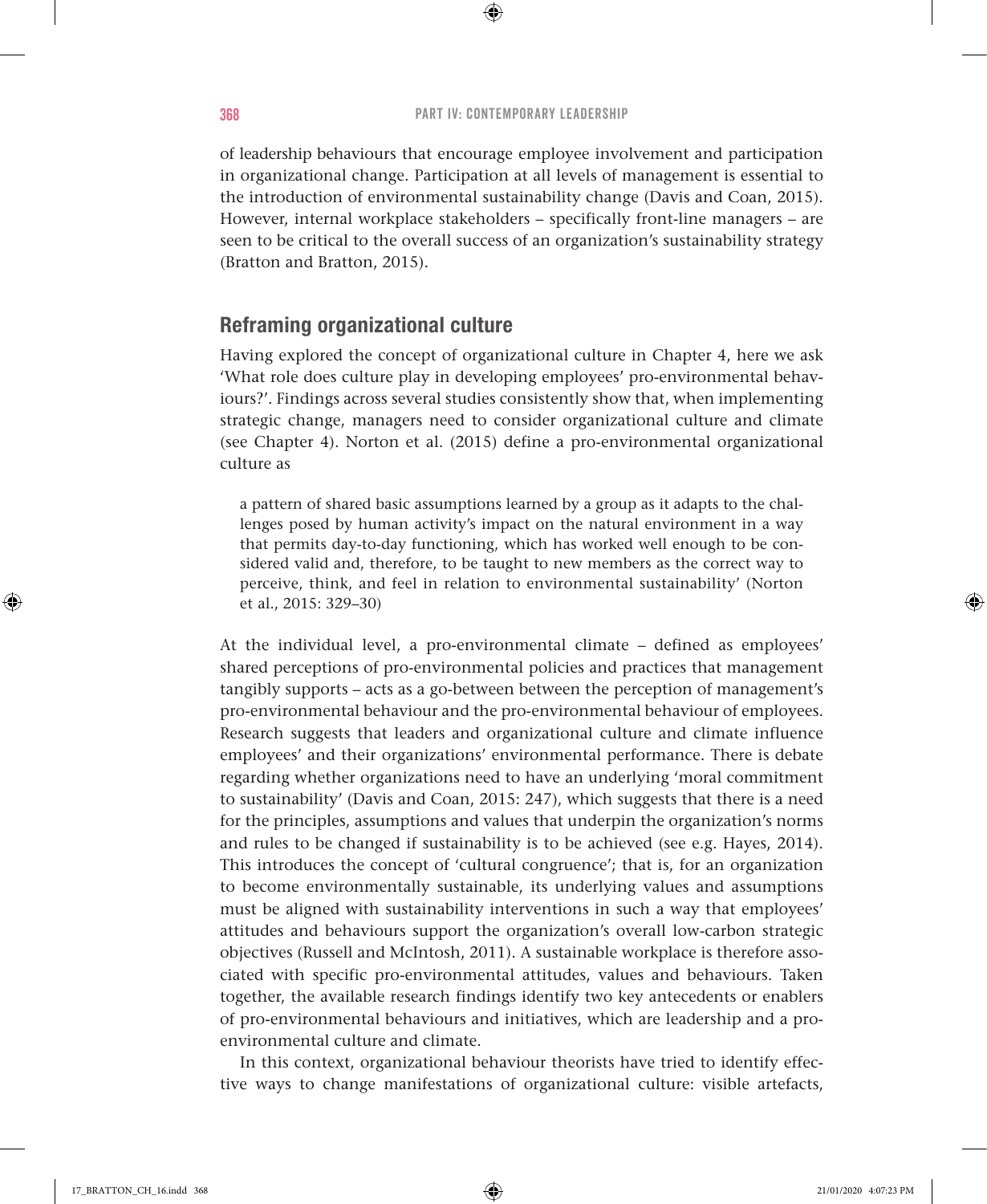⊕

including language and shared behaviour; work values, which are invisible, but can be espoused; and various sets of HRM practices that reinforce culture. Research shows that the three main strategies of planned culture change are:

- Leadership processes that create the motivation to change behaviour, with a particular emphasis on their symbolic content; for example, replacing office plastic cups with ceramic.
- Reframing social networks of symbols and meanings through artefacts, language, rituals and ceremonies; for example, a 'best employee' award for an initiative that helps to decarbonize the organization.
- Initiating new HRM practices to change work conduct; for example, training new and existing employees about the need and benefits of reducing carbon emissions in the workplace.

## A process model of strategic change

All three strategies implicitly adhere to Lewin's (1951) three-stage model of planned change, which involves 'unfreezing' present inappropriate employee work conduct, 'changing' to new behaviour patterns, and positive reinforcement to 'refreeze' the desired change. Drawing upon leadership studies, the three strategies of planned culture change are shown in Figure 16.1. Steps 1 and 2 represent Lewin's 'unfreezing' stage, steps 3 and 4 represent the 'changing' stage, and step 5 represents the 'refreezing' or consolidation process. John Kotter's 8-step model (2012), which subsumes Lewin's model, attempts to change culture through an empiricist-rational strategy. That is, individuals make rational choices if provided with 'correct' information. Steps 1 to 4 in Kotter's model represent Lewin's 'unfreezing' stage. Steps 5, 6 and 7 represent the 'changing' stage, and step 8 represents the 'refreezing' process. The approach emphasizes the importance of communicating a clear change vision to all stakeholders affected so that employees can participate in the change initiative. Senge et al.'s (1999) systematic model highlights the critical period after change implementation, the role of leaders in removing perceived barriers to change, and the importance of sustaining cultural change.

Harris and Crane (2002) identify an undeveloped conception of organizational culture in the GHRM literature, with non-functionalist views of culture largely being ignored. The comparative case study research by Fineman (1996, 1997) has been referred to as 'something of an antidote to the non-empirical and largely uncritical literature on green organizational culture' (Harris and Crane, 2002: 217). It suggests that even in the 'most progressive firms', environmental values and beliefs tend to be absorbed into existing cultural assumptions and beliefs rather than eliciting any kind of cultural transformation. Newton and Harte (1997) expose the over-reliance on simplistic formulae for green change, the overselling of voluntary change as a solution to environmental issues, and the lack of a critical perspective on how and why culture change might occur. A simplistic formula, for example, would be to believe that the organization can impact climate change just

♠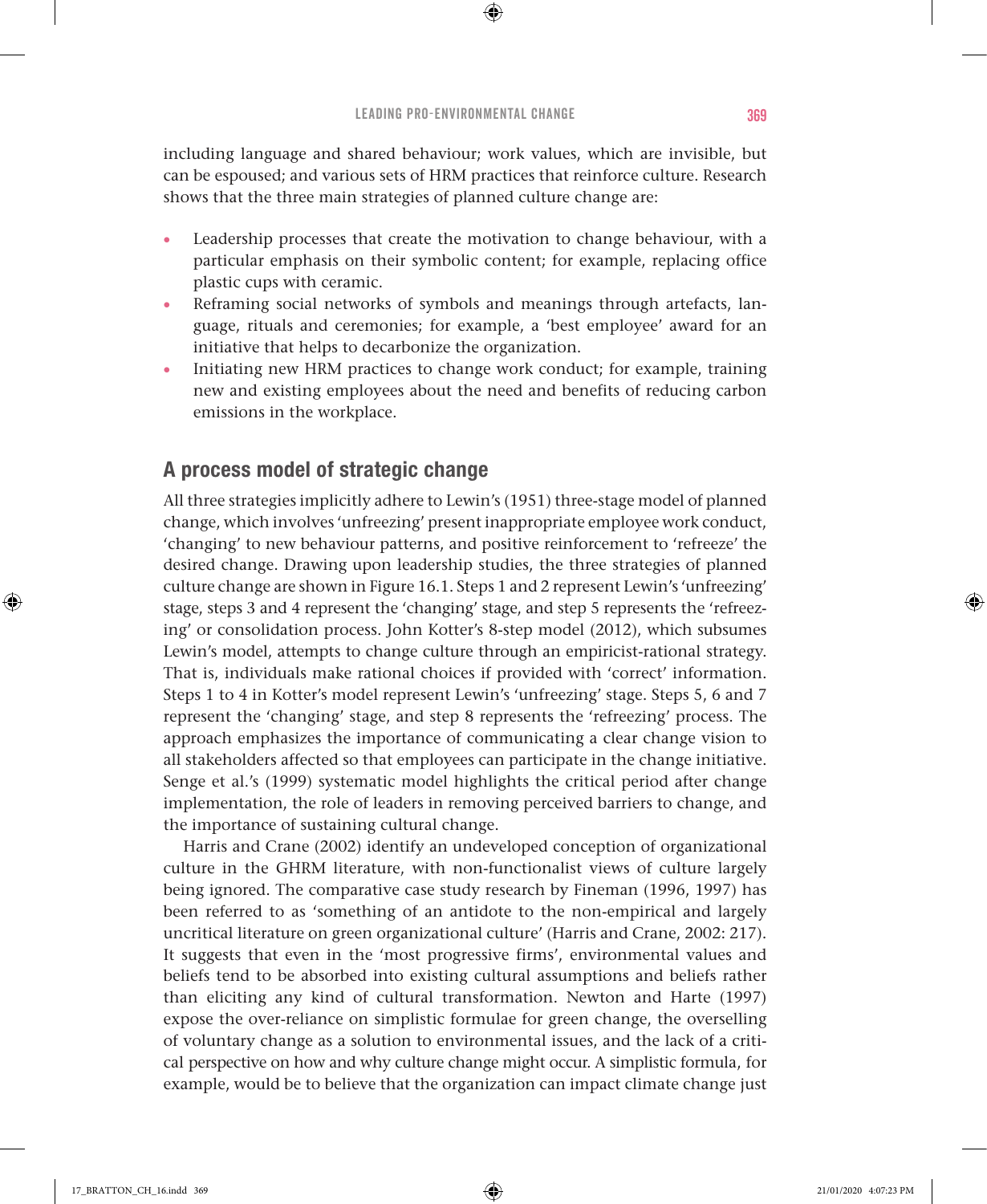$\bigoplus$ 

by replacing single-use plastic cups, that individual effort rather than enforceable carbon-reducing legislation is a solution to high-carbon workplaces, and neglecting the role of values in nudging human behaviour towards more pro-environmental action.



Figure 16.1 A strategy for creating a sustainable workplace (adapted from Bratton and Gold, 2012: 163)

## **PAUSE AND REFLECT**

Thinking of your university, do you feel that top leadership value sustainability? Have the university's leaders communicated a shared 'green' vision? If so, how?

The extant literature on organizational culture and business strategy highlights how important it is that the prevailing business strategy and organizational culture are consistent with each other (internal fit) and with the wider operation of the organization (external fit) (e.g. Chow and Liu, 2009). For example, a company may be targeting sales of a new craft beer to the 19- to 24-year-old

♠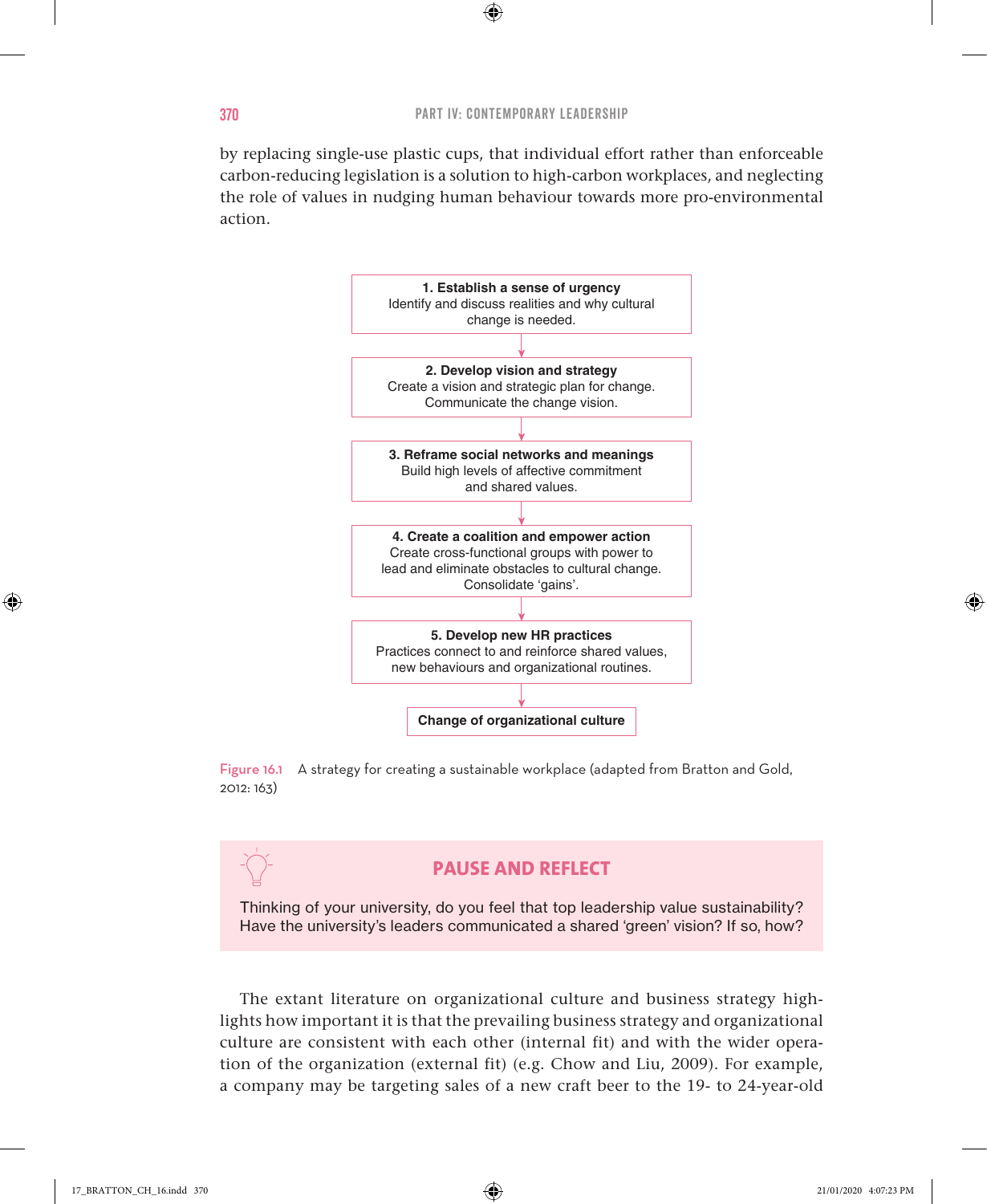⊕

age group but its processing system uses traditional methods, which is energy inefficient and pollutes a nearby river. Extending the best-fit debate, theory and empirical research suggest that a green HR strategy should coincide with the organization's business strategy and create an appropriate culture in which to enhance environmental performance. Broadly, the HRM approach to building a low-carbon workplace is to develop and support the workplace's environmental sustainability initiatives.

## **PAUSE AND REFLECT**

Visit the website of the Canadian company Steam Whistle Brewing at www. steamwhistle.ca (accessed 6 October 2019). To what extent does the company's organizational culture fit its business model?

## CREATING A SUSTAINABLE WORKPLACE THROUGH HUMAN RESOURCE PRACTICES

What role do HRM practices play in developing employees' pro-environmental behaviours? As previous chapters suggest, when HR policies and practices are embedded into the organization's architecture they improve organizational outcomes. Serial research suggests that when green HR practices are embedded, they also improve environmental sustainability (Fernández et al., 2003). The established use of HR processes in occupational health and safety, minimum waste production as part of a 'lean' manufacturing system and cultural management make HRM well positioned to coordinate the goals of a sustainable workplace (Oliveira and Pinheiro, 2009).

An early contribution to the debate on the links between HRM and environmental management was made by Wehrmeyer's (1996) edited book, *Greening People: Human Resources and Environmental Management*. In it, HRM is associated with a distinctive HR philosophy, strategy and set of determinate HR practices (see Chapter 9) to create a *high-performance work system* (HPWS). Building on the HPWS concept, Bratton and Bratton define a low-carbon work system as:

A planned approach to organization design, culture, and HR practices to deliver low-carbon outcomes in the workplace as well as to align the organization and its processes to achieve innovation and sustainable high-quality results for the organization, workforce, and customers. (2015: 277)

A *low-carbon work system* (LCWS) requires new roles and low-carbon behavioural activities for leaders, managers and other employees. Low-carbon behaviours occur at three levels: individual, social and material (Cox et al., 2012):

♠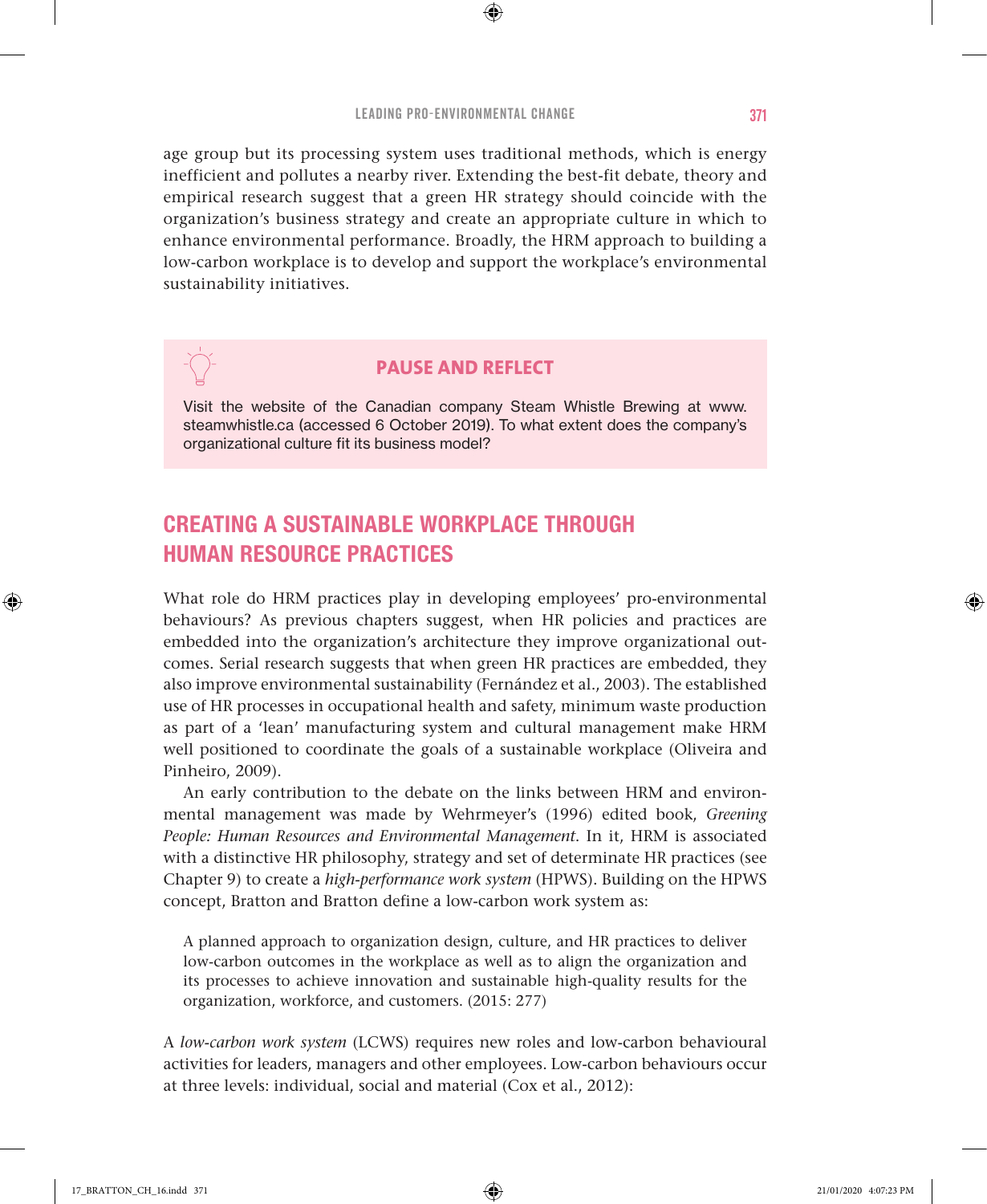$\bigoplus$ 

- *Individual-level influences* act on individual motivations (e.g. personal rewards).
- *Social-level influences* act on employees when operating in teams or groups (e.g. social norms, shared understandings and communities of practice).
- *Material-level influences* act on organizational structure and processes (e.g. products, technology and environment).

The research by Cox et al. (2012) suggests that behavioural interventions tend to be most successful when they consider these three dimensions holistically, and do not simply focus on trying to change individual employee attitudes or just installing new technology. In other words, when establishing a LCWS, the goal should be to take an integrated approach that raises awareness and improves understanding with individual employees and groups, builds social meaning and norms around pro-environmental, 'low-carbon' or 'sustainable' working practices, and supports employees with the technology they need, backed up with consistent policies.

HRM scholars have tried to identify effective ways to change manifestations of an environmentally sustainable organizational culture through modified HR practices. The emergent literature on GHRM emphasizes that a set of integrated HR practices covering recruitment, selection, performance management, training and development, rewards and employment relations can promote pro-environmental behaviours at work and build a more environmentally sustainable organizational culture.

Existing GHRM studies highlight the opportunity for improved environmental performance when the goals, policies and procedures of EMSs are more closely aligned or 'embedded' (Purcell and Kinnie, 2007) with HR practices and wider activities of the organization (see e.g. Chen, 2011; Jørgensen, 2000). However, this convergence between HR practices and organizational culture is considered secondary in classic studies of organizational sustainability (see e.g. Shrivastava, 1995). A central question that arises from the literature is whether effective environmental sustainability initiatives can develop from top-down management-driven exercises, or whether they are more likely to be successful if they are part of a more grass roots, employee-led initiative for environmental sustainability in the workplace. To date, much of the GHRM research has focused on core HR practices (see Chapter 11, Figure 11.2).

## Recruitment and selection

Environmental sustainability has become an important dimension shaping the recruitment and selection process. Research suggests that attracting top candidates is easier for organizations known for their superior environmental stewardship (Gully et al., 2013; Rupp et al., 2013). An Italian study found, for example, that 'green recruiting practices' could have a distinct and direct effect on attracting applicants (Guerci et al., 2016). One obvious way to build a sustainable workplace is through self-selection of prospective employees. For example, German companies such as chemical and pharmaceutical company Bayer and engineering company

♠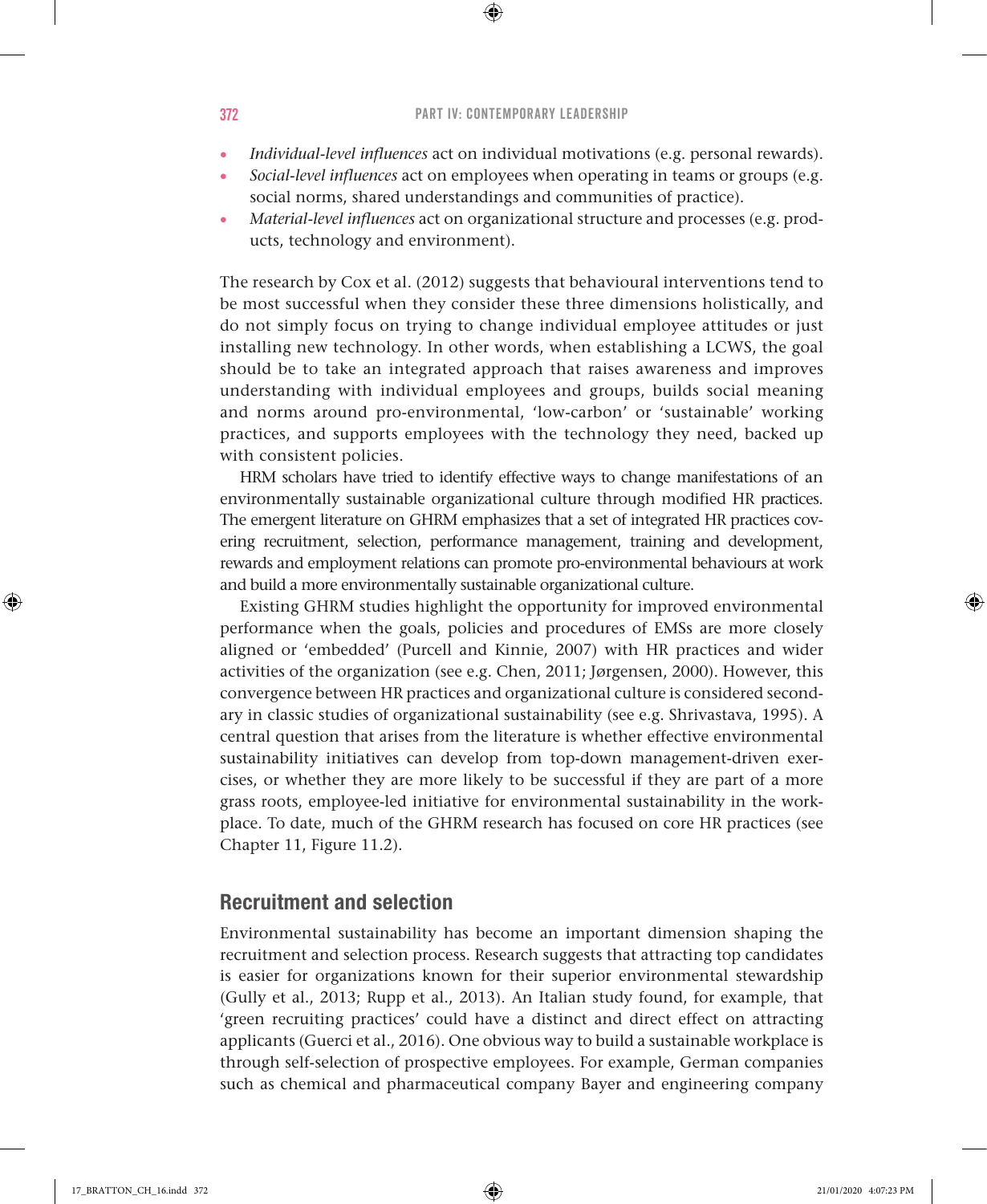Siemens use their environmental reputation to attract competent employees who are committed to the environment (Jabbour and Santos, 2008). The published research suggests that given a choice, people are attracted to green employers that are keenly attuned to climate change issues and have a strong ecological approach (Philips, 2007). Environmentally sensitive job previews combined with accurate portrayal of the organization's culture can attract talented people with values that match and promote sustainability (Jabbour, 2011).

Another way to embed ecological values in the workplace is by selecting people with green-related skills and values. The selection process may be designed to ensure that 'employees committed to the environmental issue have a potential to be hired more than those who do not show an ability to lead the environmental management in a company' (Jabbour and Santos, 2008: 53). Studies also suggest that it may be expedient to start hiring managers who have a proven track record of environmental performance and value environmental protection (see e.g. Ramus, 2002). Personality- and competency-based tests provide the tools that enable managers to find talented individuals who seem to fit the new culture. Selection tests based on attitudinal and behavioural profiling can also be used to screen applicants for green values.

## Pro-environmental training and learning

Consensus is growing among academics that the issues of sustainability, organizational change and training and learning are closely interrelated. Training and workplace learning is a primary intervention for developing pro-environmental behaviours (Garavan and McGuire, 2010). Much of company training appears to be related to improving employees' health and safety, energy saving and waste management. For example, the US company 3M has encouraged employees to find creative ways to reduce pollution through their Pollution Prevention Pays (3Ps) programme, which has saved the company close to \$300 million (Renwick et al., 2008: 7). Training and learning is a necessary component of advanced environmental management systems. The literature suggests that a major factor in a successful EMS is a comprehensive training programme that provides all employees, at all levels of the organization, with the tools and understanding necessary to conduct themselves in an environmentally aware manner, foster innovation, make environmentally responsible decisions and contribute to continued environmental improvements (Daily and Huang, 2001).

Research suggests that the level of employee environmental awareness is one of the most important predictors of the level of adoption and success of an organization's environmental initiatives. Perron et al. (2006: 553) report, for example, that the intent of clause 4.4.2 of ISO 14001 is to 'ensure that employees at all levels of the organization understand the goals of the EMS and the ways their job activities impact the environment and the achievement of EMS goals' (ISO, 2015). This understanding allows employees to participate in environmental management efforts, and could lead to the improved environmental performance of an organization. Zilahy's (2003) study

♠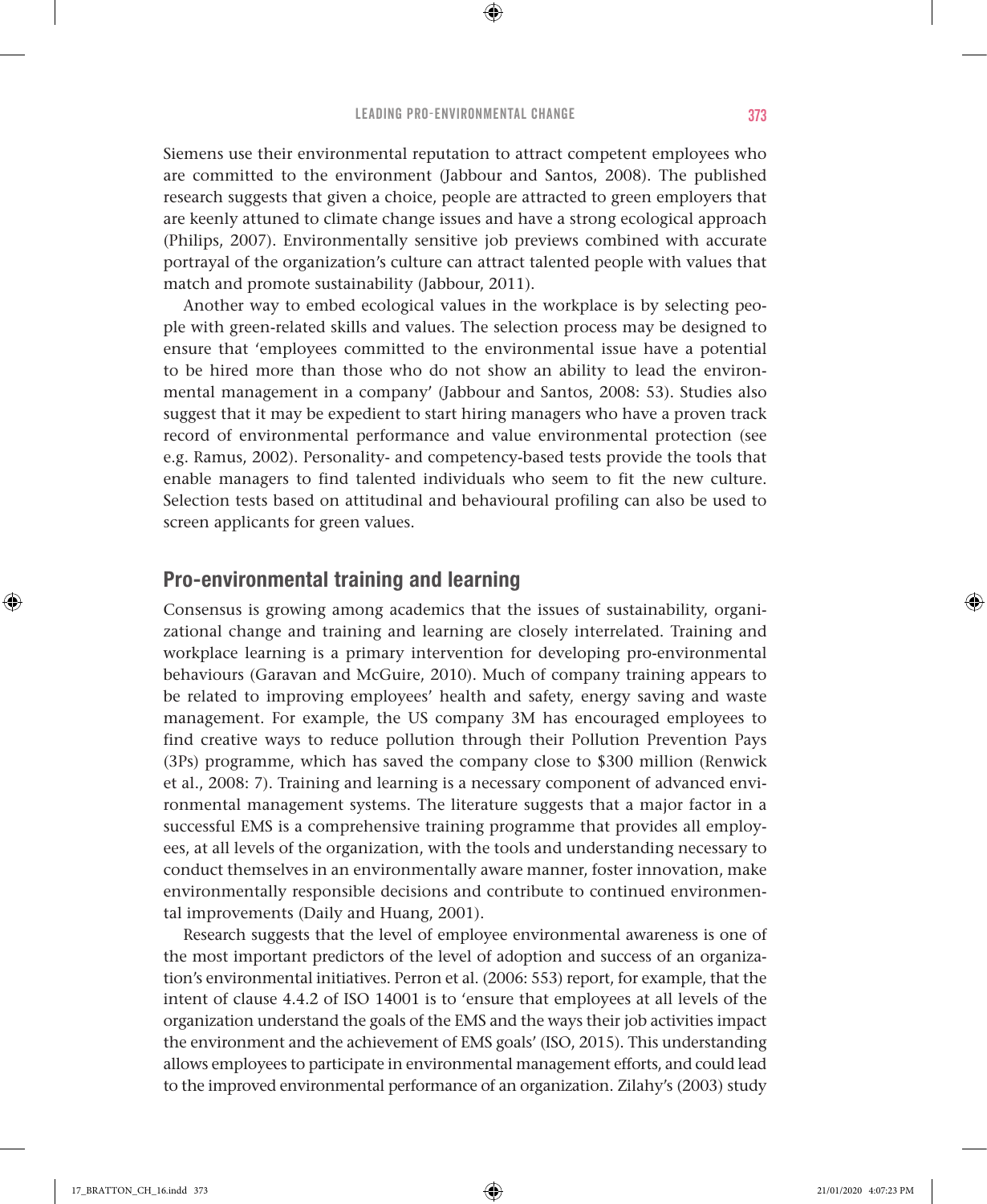$\bigoplus$ 

of the factors restricting the implementation of energy efficiency improvement indicates that perhaps the most salient restrictive factor was the level of employee environmental awareness. Research findings support the importance of employees being well versed in environmental issues, environmental processes and the overall functioning of environmental management systems to ensure that an organization's environmental targets and objectives were achieved (see e.g. Sammalisto and Brorson, 2008).

## Rewarding pro-environmental behaviours

The organization's reward system provides a good indication of the seriousness of its commitment to environmental sustainability management (Berrone and Gomez-Mejia, 2009). The rewards can be monetary or non-monetary, and could be tied to individual, group or organizational actions (see Chapter 11). Monetary rewards may be one of the strongest motivators for encouraging employees to participate in environmental improvement activity. For example, aligning compensation practices with environmental strategy has been implemented in North American companies such as Huntsman Corporation (chemicals), Browning-Ferris Industries (waste management) and Coors Brewing Company (Milliman and Clair, 1996), where financial rewards are tied to employees' environmental performance. In this regard, managers will need to determine whether environmental responsibilities and initiatives should be incorporated into managers' and employees' performance appraisal. Denton (1999) observes that, even in some of the bestknown companies for encouraging environmental initiatives, financial rewards are rarely tied to environmental performance.

Studies suggest that many workplaces are encouraging environmental activities using non-monetary rewards such as employee recognition schemes, time off from work, gift certificates and paid vacations (Govindarajulu and Daily, 2004). For example, Dow Chemical Company, a leading American multinational corporation, motivates its employees by awarding plaques to employees who develop innovative waste-reduction ideas (Denton, 1999). Some employees may be more motivated by formal or informal recognition than financial incentives. Empirical findings from six environmentally proactive European firms have shown that two of the most important factors for engaging employees and encouraging creative ideas are management support and company environmental awards (Ramus, 2002). This suggests that front-line managers should seek environmental ideas from all employees, and seek opportunities to provide feedback to encourage employees' engagement in environmental sustainability. Whether rewards are monetary or non-monetary in nature, the reward system has to be supported by an effective communication plan (Parker and Wright, 2001), rewards must be tied to the achievement of environmental objectives (Starik and Rands, 1995), and they must be consistent with other aspects of the rewards system (May and Flannery, 1995).

♠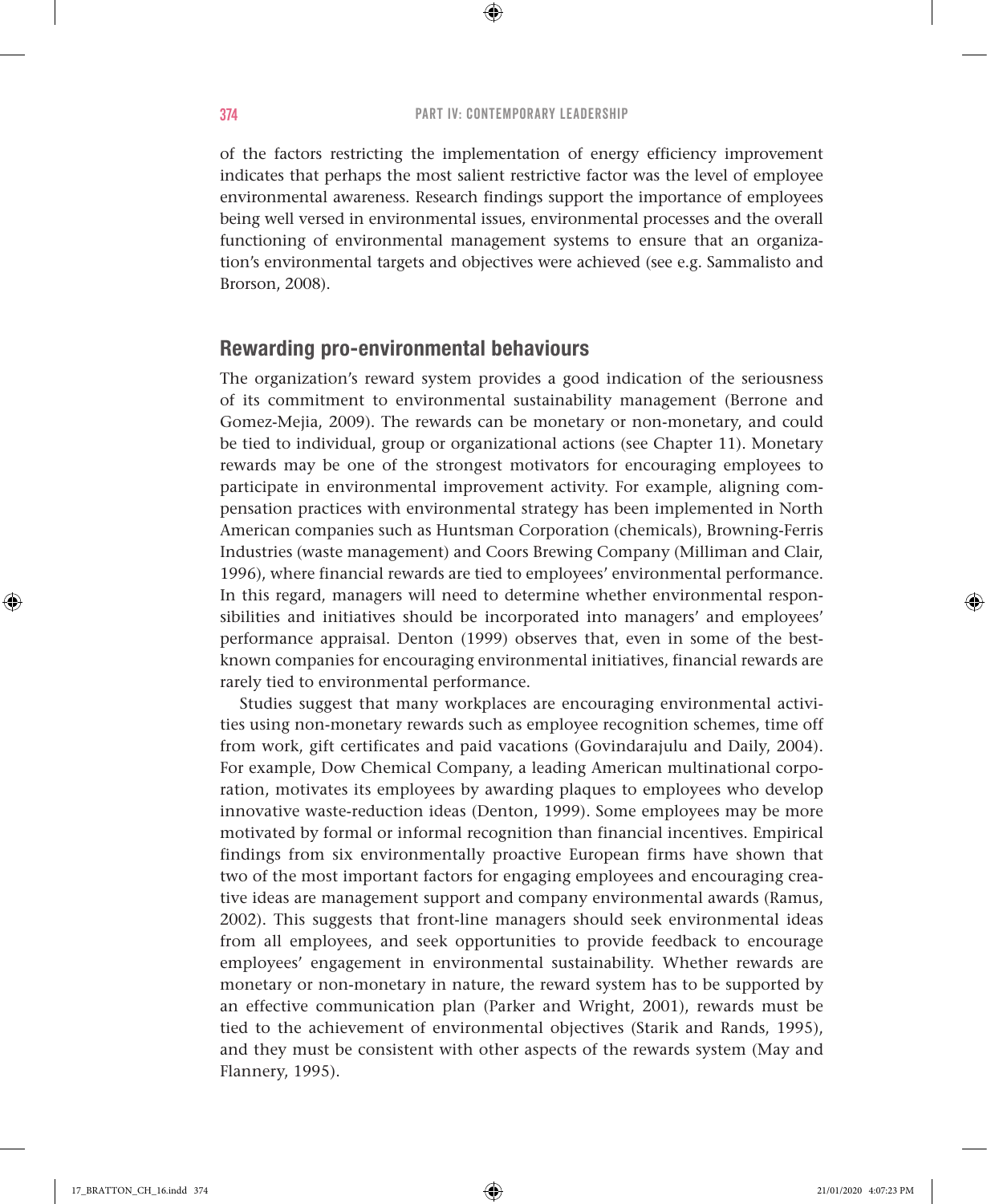### Performance management and appraisal

Emergent studies in environmental management (Garavan and McGuire, 2010) suggest that, in those organizations with proactive environmental sustainability programmes, individual performance appraisal systems (IPAs) can improve the effectiveness of environmental management over time by guiding employees' behaviour and actions toward the environmental performance outcomes desired by the organization (Milliman and Clair, 1996). Jabbour et al. (2010) report that Brazilian manufacturing companies are establishing environmental objectives for their employees, whose performance is evaluated as one of the criteria of the performance appraisal. For example, the business services Xerox Corporation has a reward system that recognizes employees who meet certain levels of innovation in terms of how they deal with waste reduction, reuse and recycling (Milliman and Clair, 1996). Without performance appraisal, pro-environmental behaviours may come to a standstill. Chinander (2001) highlights how many environmental management programmes fail to emphasize the importance of feedback on environmental issues. Continual feedback ensures that employees are aware of their responsibilities and communicates the link between their environmental performance outcomes and rewards (Govindarajulu and Daily, 2004).

## EMPLOYEE VOICE IN ENVIRONMENTAL SUSTAINABILITY

Employee voice has been discussed in Chapter 8 covering relational and distributed leadership. In this section, we extend the discussion by critically examining how employee and trade union voice is processed to create a sustainable workplace and improve environmental management (Hampton, 2015; Markey et al., 2019). Recent GHRM studies such as Montabon et al. (2016) have tended to focus on non-union processes, and most only go so far as to suggest that managers should use various employee representation arrangements to encourage employee 'voice' (Brio et al., 2007). As Perron et al. (2006: 556) opine, 'the many small actions and decisions that all members of an organization can make in their everyday work can cumulate to large improvements in the environmental impacts of the organization.' The research suggests that when employees are 'engaged' through employee participation processes, they will better understand how they can contribute toward environmental sustainability. This highlights further that without the ingenuity and expertise of human capital, environmental management initiatives may be limited and superficial.

If pro-environment change is desired, Kelly's (1992) notion of effective followers (see Chapter 13) underscores the value of followers' engagement and agency. Employee voice mechanisms such as 'green teams' (Daily et al., 2007) and 'eco-champions' (Brosse, 2010) are major elements of the GHRM strategy because they provide followers with an opportunity to use their intimate knowledge of work and discretion at work to generate creative, eco-friendly initiatives rather than rely solely on leaders.

♠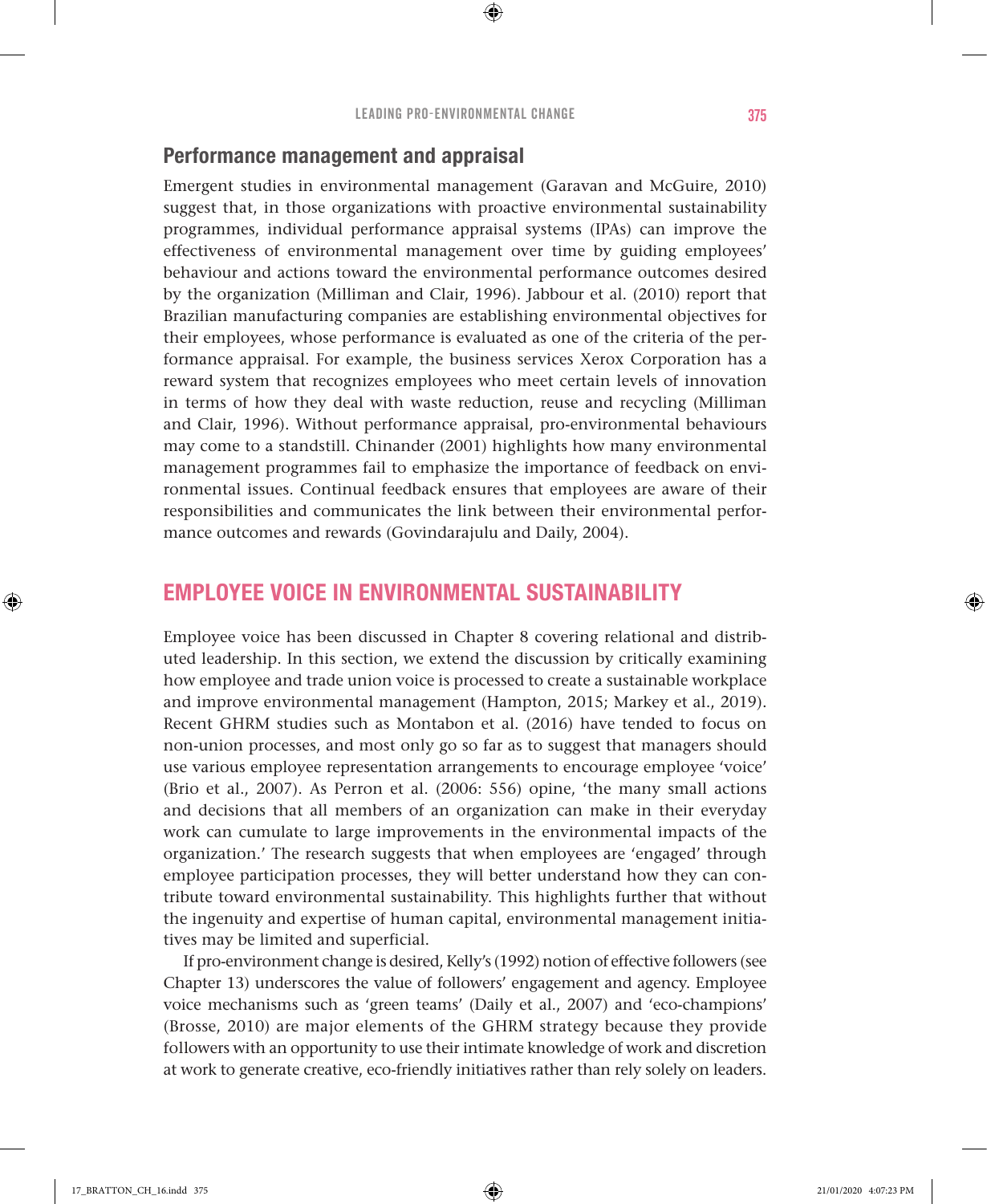| <b>Elements within</b><br>management                 | <b>Employee involvement</b>                  | <b>Employee participation</b>                                                         |
|------------------------------------------------------|----------------------------------------------|---------------------------------------------------------------------------------------|
| Decision-making process                              | Management initiated and<br>controlled       | Dialectics between top-down<br>and bottom-up managerial tasks<br>allocated to workers |
| Level of competence                                  | Limited to assignments<br>and functions      | Involves high-level decisions                                                         |
| Forms of consultation                                | Individual only                              | Collective and individual<br>representation                                           |
| Strategy for innovation/<br>change                   | Management through<br>goals and visions      | Dialogue and cooperation                                                              |
| Views on the employees'<br>role in workplace changes | Employees as important<br>production factors | Employees as political actors                                                         |

Table 16.1 Different concepts of involvement and participation

*Source:* adapted from Lund, 2004: 53

Lund's classification (Table 16.1) shows different levels of employee participation from the perspective of workplace democracy. The distinction between 'employee involvement' and 'participation' may be conceptualized in terms of six categories: (1) information; (2) practical involvement; (3) consultation; (4) negotiation; (5) codetermination; and (6) self-management (Lund, 2004: 53). These categories only relate to the question of 'how' employees participate, and therefore must also be combined with categories describing the subject of participation. These subject categories can be described in terms of increasing levels of participation in managerial decisions such as: (1) welfare decisions; (2) shop-floor operational decisions; (3) tactical business decisions; and (4) strategic business decisions (Walters and Frick, 2000).

## **CRITICAL INSIGHT: UNION ACTION TO PROTECT THE ENVIRONMENT?**

By responding to what has been described as one of the 'big issues of the day', unions can influence sustainability in the workplace (Hampton, 2015). The challenge facing the trade union movement is that sustainability goals can be in conflict with the perceived interests of different groups of workers within a single union and between unions. In the UK, employees and unions have no legal rights of involvement in workplace environmental issues and, to date, few employers have signed collective 'green' agreements (TUC and Allan, 2008). This situation is likely to remain while there is no legal requirement for mandatory union involvement in environmental issues. Minimal investment in workplace environmental training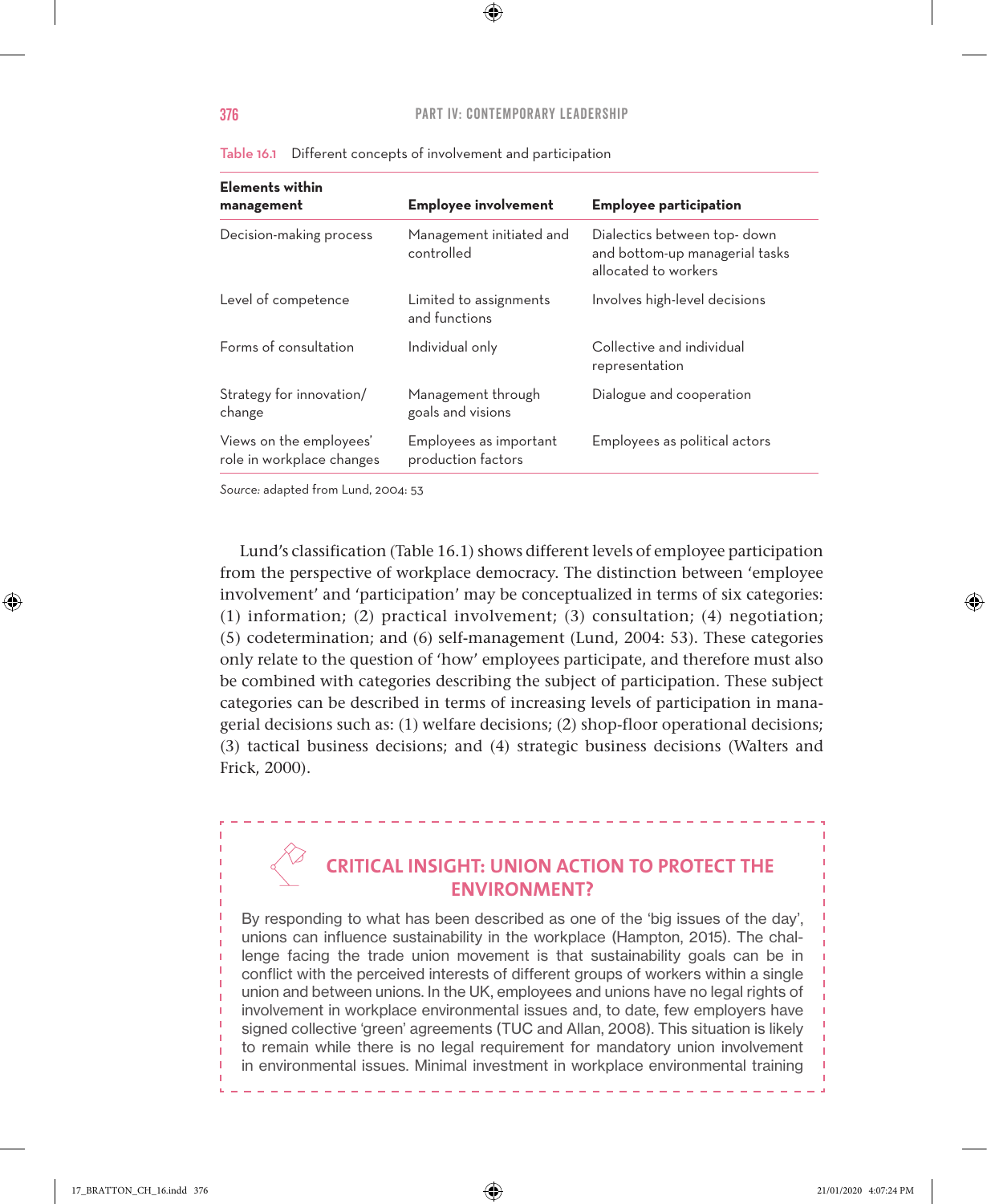⊕

and zero government commitments for statutory environmental representative rights have caused environmentalists and union leaders to lament the lack of cooperation between unions and green advocacy groups and political parties. The responsibility for an absence of 'gains sharing' opportunities does not rest entirely with reluctant employers.

#### Activity

- 1. Why should unions participate in environmental sustainability issues in the workplace?
- 2. What are their interests?
- 3. What are the potential benefits for employers and employees? What are the challenges?

#### Further information

Pearce, S. (2012) 'Tackling climate change: a new role for trade unions in the workplace?', Advisory, Conciliation and Arbitration Service. Available at www.acas. org.uk/CHttpHandler.ashx?id=3291andp=0 (accessed 7 October 2018) to explore how trade unions can contribute to creating an environmental sustainability workplace.

In the UK, the climate of employment relations has changed radically over the last three decades (Farnham, 2015b: 231). In the post-2008 recession, a key question remains: 'Who gains what from being involved?' Leaders and managers have the power to drive (or not) employee participation (see Chapter 3). It is plausible therefore to assume that leaders and managers expect to see some advantage from investing in time-consuming voice mechanisms, and HR practices which critics might see as 'an expensive waste of time' (Wilkinson et al., 2010: 5).

## CRITICAL PERSPECTIVES ON CORPORATE-ORIENTED SUSTAINABILITY

Mainstream environmental studies do not tend to engage sufficiently with conflicts inherent in the employment relationship (Lund, 2004: 48–49); they also tend to largely neglect the role of the state (e.g. government legislation) in combating climate change (Betsill and Rabe, 2009). Critical authors three decades ago argued that the term *sustainability* had become a purposeful distraction, 'deliberately vague […] so that endless streams of academics and diplomats could spend many comfortable hours trying to define it without success' (O'Riordan, 1988: 37). Later, others added to this critique, arguing that the sustainability debate had become too 'technocratic, mere rhetoric, in-egalitarian, and for being a *smokescreen for perpetuation of the status quo, vacuous, politically correct sloganeering*' (Buttel, 1998: 262, emphasis added).

♠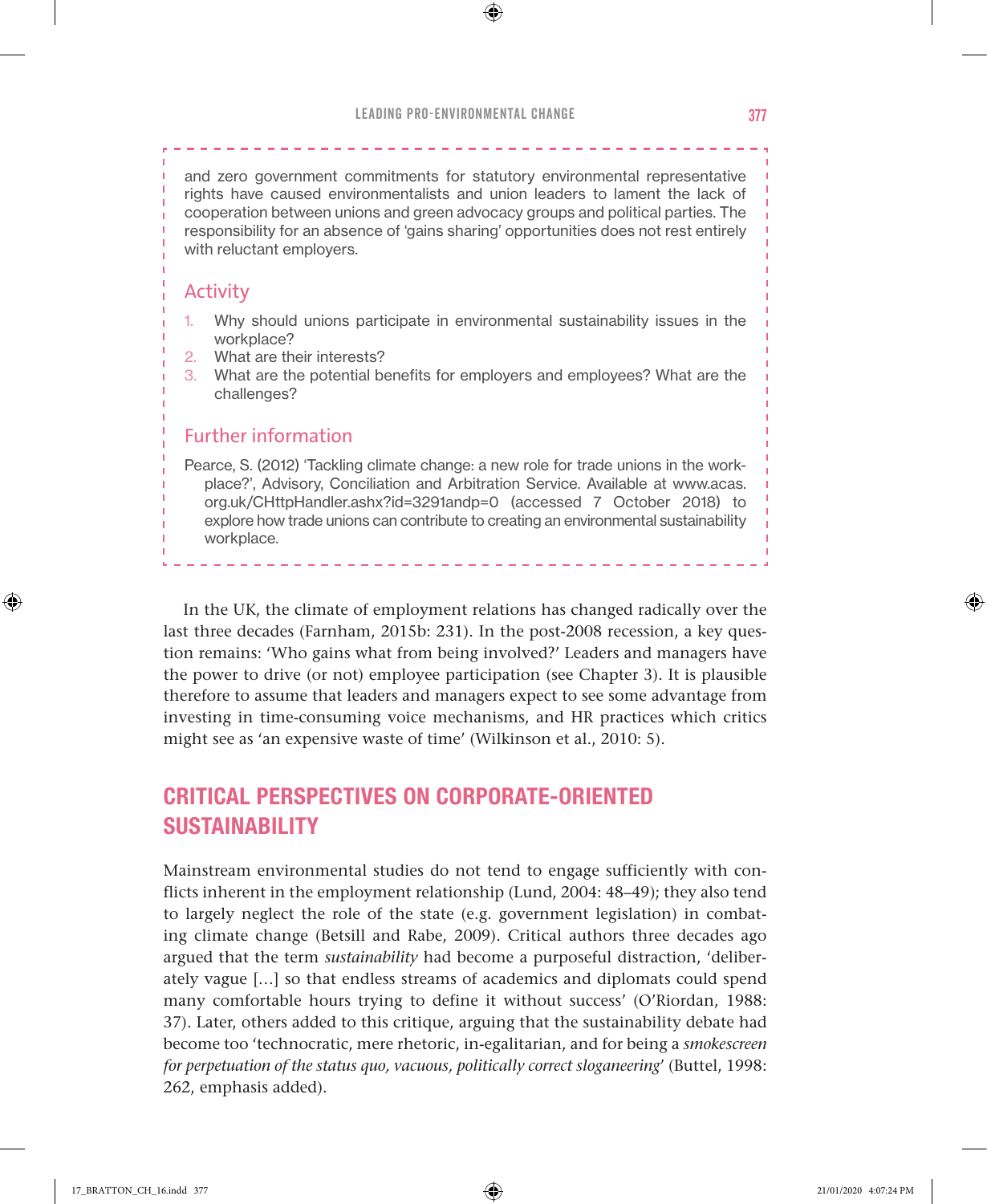⊕

More recently, informed by a social justice perspective (i.e. justice in terms of the distribution of wealth, opportunities and privileges within a society) a number of critical social scientists (e.g. Holden et al., 2017) and environmental advocacy associations (notably Friends of the Earth Scotland) are attempting to re-orient the term 'sustainability' around concepts of equity, social justice, participatory democracy and ecological limits. This more inclusive view of sustainability is captured by Agyeman et al. who argue that:

Sustainability ... cannot be simply a 'green', or 'environmental' concern, important though 'environmental' aspects of sustainability are. A truly sustainable society is one where wider questions of social needs and welfare, and economic opportunity are integrally related to environmental limits imposed by supporting ecosystems. (2002: 78)

There is a requirement to define environmental sustainability that recognizes the need to ensure a better quality of life for *all*, in the present and into the future, in an equitable manner whilst living within the limits of ecosystems (Agyeman et al., 2016; Schlosberg, 2013); that is, an economy that meets emissions targets and is environmentally sustainable and socially just. This more inclusive definition focuses on four core areas: (1) quality of life; (2) present and future generations; (3) equity and justice in resource allocation; and (4) living within environmental limits. While mainstream corporate notions of sustainability have little to say about contemporary human conditions, this definition includes notions of both intra-generational and inter-generational equity (equality within and between different generation groups). This new, more egalitarian perspective of sustainability draws the connection between environmentalism, equity and fairness. Emerging definitions of environmental sustainability are shifting towards 'just sustainability' (the nexus between social justice and environmentalism), a broader approach that prioritizes social justice but does not downplay notions of ecological limits. The 'environmental justice' definition has more explicit emphasis on the social conditions of citizens and workers, both locally and internationally, and also acknowledges that multiple stakeholder decision making starts to address environmental and social inequality (see e.g. Agyeman, 2013).

The role of the 'state' in the environmental management discourse should not be downplayed or ignored. Whether through macro-economic policy, free trade agreements (e.g. NAFTA, TTIP), labour market reforms (e.g. Information and Consultation of Employees Regulations 2004), environmental legislation or investment in renewable technology, the state plays a central role in the economy. But most environmental studies mirror mainstream management by neglecting the close relationship of the state to corporate interests (Kelly, 1998). For example, governments project an image of neutrality on the issue of fracking, a drilling process used in the extraction of gas from shale rock, and down play environmental damage while claiming that shale gas has the potential to provide greater energy security, growth and jobs. Those opposed to fracking accuse governments and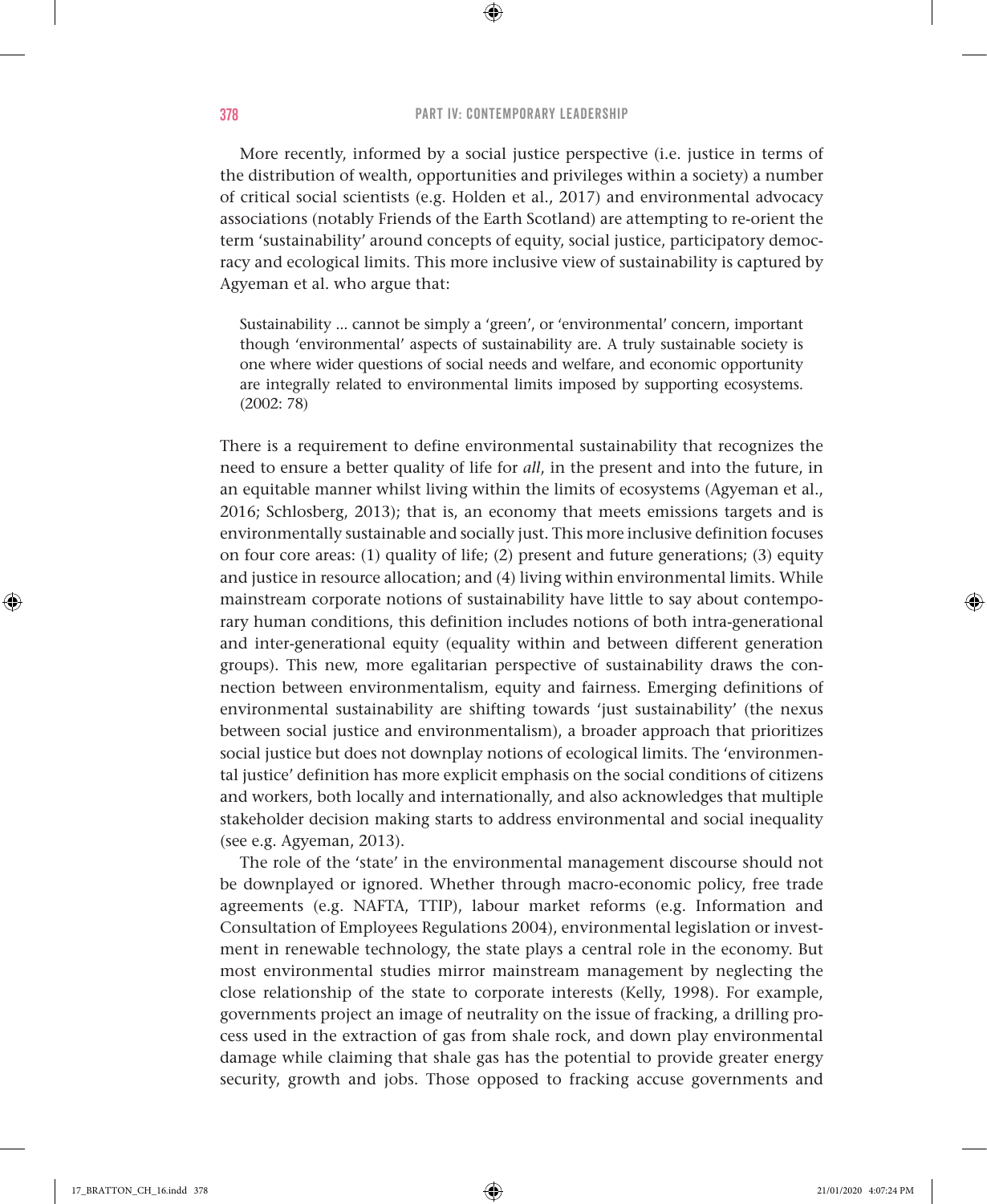⊕

fracking companies of providing misinformation and 'keeping secret the impacts of shale gas extraction' (BBC, 2014). Heyes and Nolan observe that

The state is viewed as a benign force composed of multiple sites of authority none of which is dominant. It acts to create institutions and networks that facilitate information sharing, innovative behaviours, coordination and joint problem solving by social actors … Yet pluralism lacks a clear theory of the state, certainly lacks a theory of the *capitalist* state and therefore fails to problematize the nature of the state's relationship to capital and labour. (2010: 121, emphasis in the original)

The mainstream management approaches fail to engage with the dynamics of capitalism and the nature of the capitalist state. For example, mainstream approaches might experience difficulties accounting for the unwillingness of the state to strengthen the legal rights of employees and unions (Heyes and Nolan, 2010: 121). Examining sustainability and the workplace from a critical perspective also requires that researchers recognize macro social structures (e.g. population changes; social movements like Greenpeace), climate and environment agreements such as UK and EU environmental legislation, and distortions of international free trade.

At the workplace level, a critical environmental studies perspective recognizes the need for bottom-up, stakeholder-centred input 'which would, by necessity, involve a process we looked at …: dialogical communication' (Sumner, 2005: 91). This, it is argued, is best developed if deliberative democracy principles are employed and there is recognition by stakeholders of 'their interdependencies and power differences and the development of a shared will to move beyond the immediate self-interest of the affected parties' (Benn et al., 2009: 1572). Such stakeholder-centred approaches accept the inevitability of change in the nature of environmental risks or human perceptions of environmental risks, and assume that organizations have reflexive capacity to respond to the process of deliberation and 'mutual learning' between a range of stakeholders engaged in decision making (Carlsson and Berkes, 2005). A stakeholder-centred approach would also give greater prominence to effective followers. Potentially, follower voice would make every member of the organization an effective follower for pro-environmental creativity and innovation. Organizational leaders, senior managers and other employees are central to facilitating change and supporting better environmental outcomes. From a pluralist perspective, for example, employees and their union representatives could be involved in strategic decision making with potential for 'social partnership' (Johnstone and Ackers, 2015) for better environmental outcomes in the workplace.

## **CONCLUSION**

This chapter has established the role of HRM in enabling and improving environmental sustainability in the workplace. It has introduced the concept of sustainability and examined how this might be integrated within a workplace context to create positive environmental outcomes for organizations and society. It has critically evaluated a distinct body of literature illustrating the connection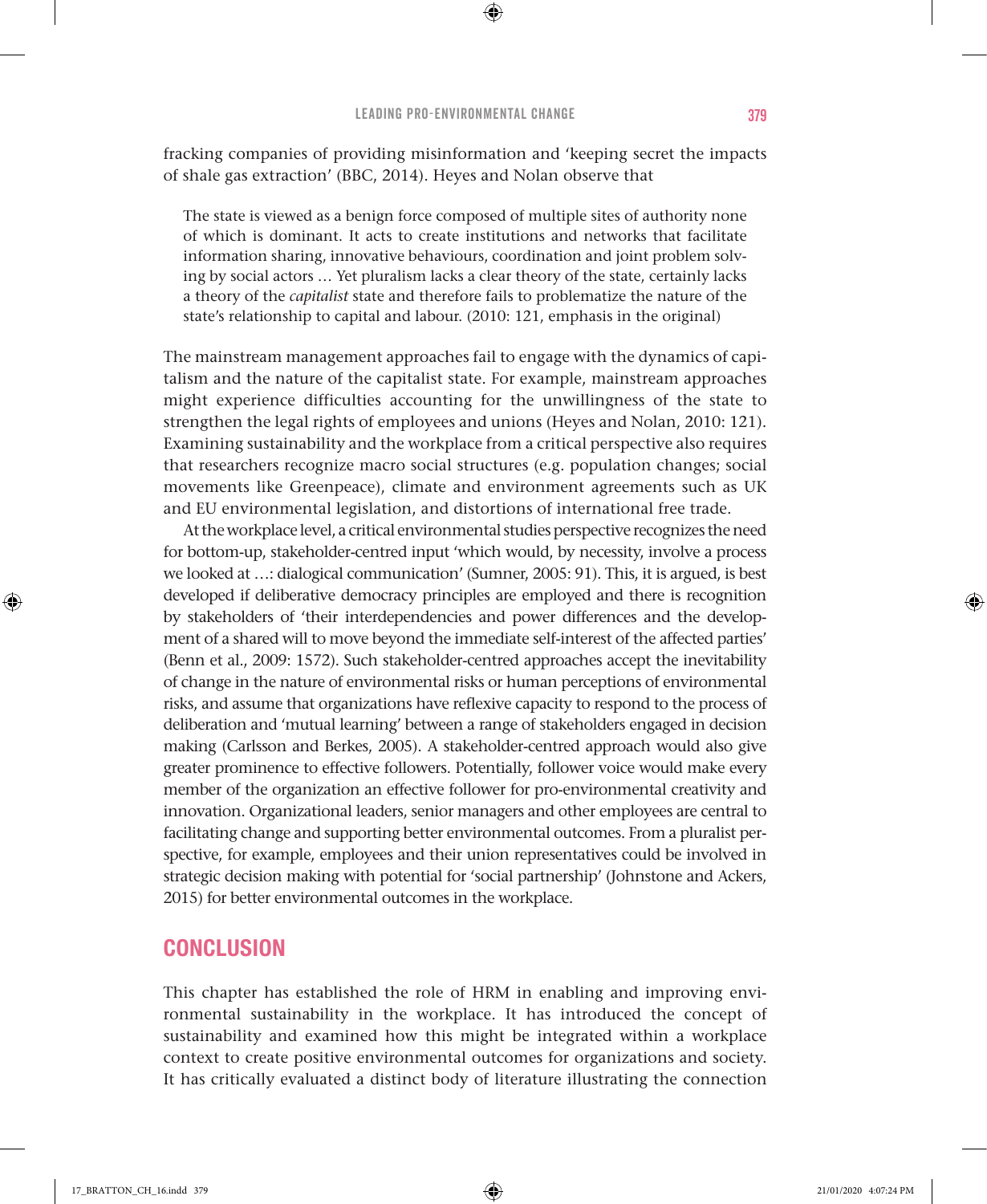between environmental sustainability, leadership and HRM. Given that questions of leadership, culture and managerial behaviour are increasingly seen to fall within the HRM field, this chapter brings together distinct streams of literature to focus on environmental sustainability and HRM in the workplace. The review of GHRM literature focuses attention on how selective HR practices can drive change through formal and informal levers. In this regard, the emerging GHRM literature focuses on a cluster of HR practices including selection, rewards, appraisal and training that can influence employees' attitudes and behaviours.

The literature highlights topics we have examined in previous chapters, the employment relationship and the process of employee voice that not only helps to create the leadership relationship but also enables or constrains environmental sustainability in organizations. The review of environmental leadership and organizational culture literature highlights the need to examine the role of leaders' influence in creating an environmentally sustainable workplace. While research consistently points to the need to examine the personal values held by leaders toward the environment, leadership scholars need to examine the socio-political context of a climate emergency, develop a more comprehensive picture of effective followership, and monitor the results of pro-environmental leadership.

## **CHAPTER REVIEW QUESTIONS**

- What is your understanding of a low-carbon work system?
- 2. What is the role of leadership in the creation of an environmentally sustainable workplace?
- 3. Why is organizational culture important in transitioning to a sustainable workplace? How can leaders change the culture of their organization?
- 4. What role can HRM play in creating a sustainable workplace? What are the challenges?

## **ASSIGNMENT TASK: WHAT MOTIVATES PRO-ENVIRONMENTAL LEADERSHIP?**

A significant body of research indicates that government regulation and legislation are a major driver of organizations' environmental activities. Several studies have reported that customers motivate organizations to adopt environmental management practices. The UK literature on strategic HRM suggests that general and line managers play a crucial role in enacting HR policies and practices. As internal stakeholders, senior managers and line managers are seen to be key to the adoption and enactment of sustainability initiatives. External governmental bodies, such as the Carbon Trust, can reduce information costs, provide technical assistance and coerce others by requiring adherence to environmental standards. Local community and the media stakeholders can also exercise influence on the

♠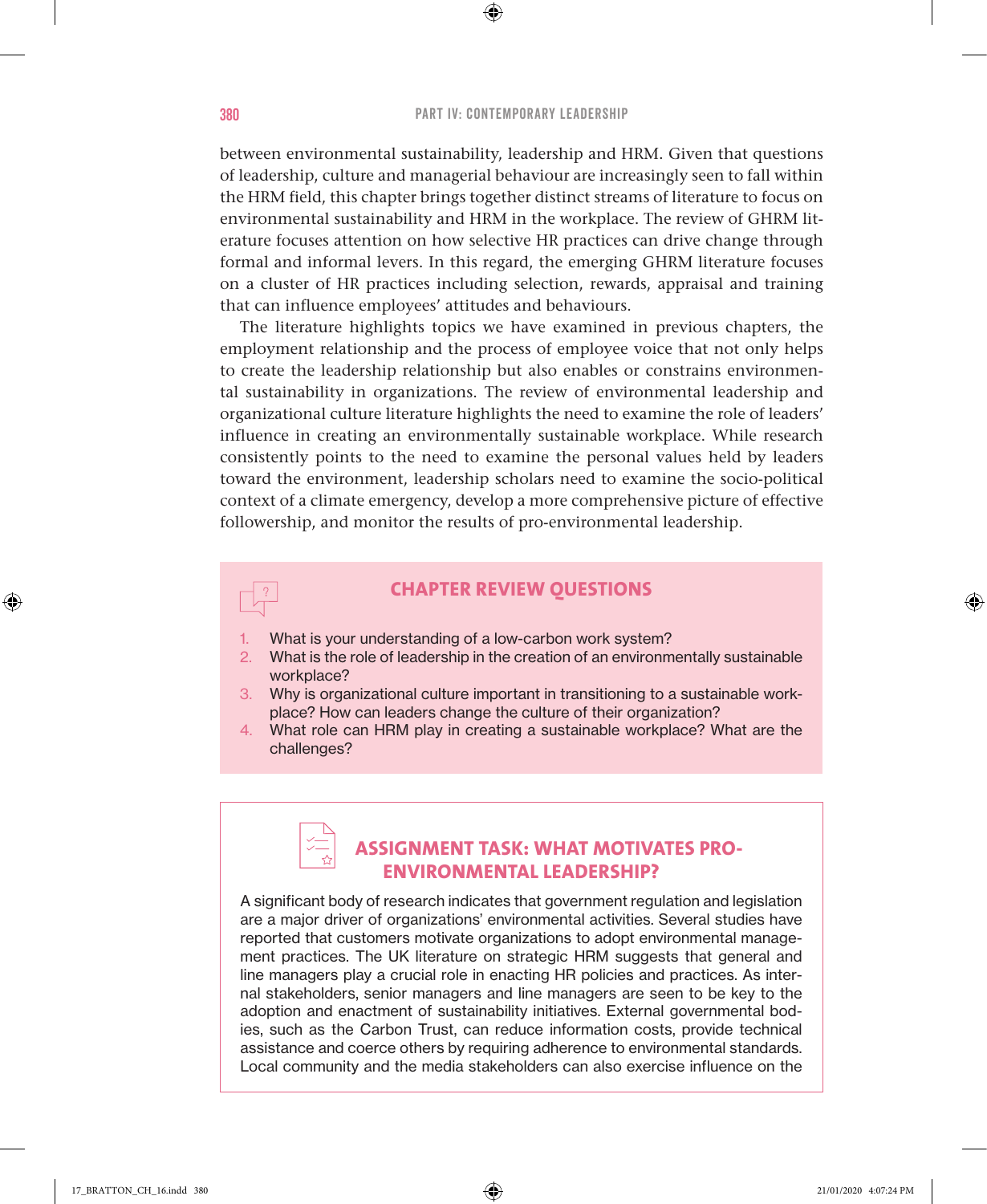⊕

reputation of organizations that implement environmental improvements. Despite the research on organizations' sustainability strategies, it remains unclear why some organizations adopt sustainability initiatives beyond regulatory compliance.

### **Ouestions**

- 1. Read Walker, H., Sisto, L. and McBain, D. (2008) 'Drivers and barriers to environmental supply chain management practices: lessons from the public and private sectors', *Journal of Purchasing and Supply Management*, 14 (1): 69–85.
- 2. Thinking about 'drivers' and the momentum around 'climate emergency', what drives public and private sector organizations to implement environmental sustainability initiatives? Who are the key stakeholders that influence environmental sustainability in the workplace? And what are the barriers to workplace environmental sustainability?

#### **GO ONLINE**

**Explore the real world of leadership** by reading this case study:

• The BMW Group's Journey to Leadership in Sustainable Development Practice

**Further your knowledge** and build your bibliography for assignments by reading the recommended journal articles for this chapter. Visit **https://study.sagepub.com/bratton**



♠

#### **VIDEO**

**Learn more about leadership in practice** by watching the video conversation for this chapter.

Mollie Painter from Nottingham Trent University discusses her work on sustainability, the emerging importance of the triple bottom line and the concept of visionary leadership.

The video can be found at **https://study.sagepub.com/bratton**

*See the inside front cover for the access code and instructions.*

## FURTHER READING

Davis, M.C. and Coan, P. (2015) 'Organizational change', in J.L. Robertson and J. Barling (eds), *The Psychology of Green Organizations*. New York: Oxford University Press, pp. 244–74.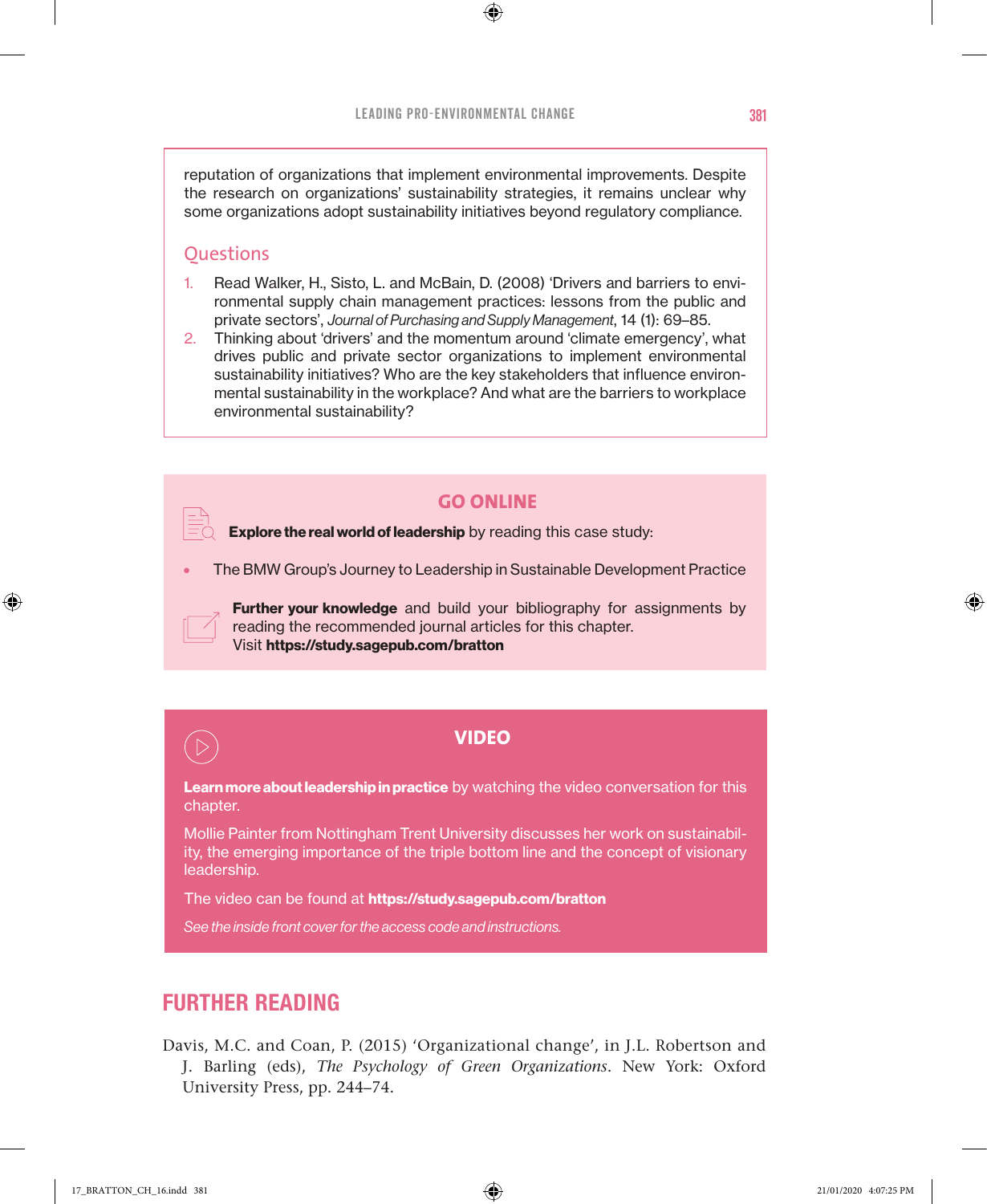⊕

- Millar, C., Hind, P. and Magala, S. (2012) 'Sustainability and the need for change: organizational change and transformational vision', *Journal of Organizational Change Management*, 25 (4): 489–500.
- Robertson, J.L. and Barling, J. (2013) 'Greening organizations through leaders' influence on employees' pro-environmental behaviors', *Journal of Organizational Behavior*, 32: 176–94.
- Shin, S.J., Jeong, I. and Bae, J. (2018) 'Do high-involvement HRM practices matter for worker creativity? A cross-level approach', *The International Journal of Human Resource Management*, 29 (2): 260–85.



## Background

This case study involves a conference centre within NHS Scotland. The case illustrates how sustainability initiatives have centred on event and conference planning, which provides an interesting context for the adoption of workplace pro-environmental behaviours (WPEBs). The event-planning industry more broadly presents unusual challenges not faced elsewhere in the economy, most notably that a significant proportion of the building's carbon use is consumed by customers rather than employees. Work teams were assigned primary responsibility for developing a culture whereby employees felt more confident and motivated towards the organization's sustainability strategy.

#### The organization

The conference centre is part of the NHS National Services Scotland (NSS), a nondepartmental public body with an annual budget of roughly £600 million and a workforce of approximately 3,500 people across Scotland. Its remit is to provide expert advice and national strategic support services to the rest of NHS Scotland. The conference centre employs approximately 25 people, with about 40 per cent of workers unionized. The centre's primary clients are the Scottish Government and NHS health boards in Scotland. The venue offers state-of-the-art technology and meeting facilities, events management services, and an in-hours catering service specializing in organic and Fairtrade food and drink.

### Thinking greener

To meet the sustainability needs of their clients, the conference centre's management developed the Think Greener sustainable conference and meeting package. The package offers products and services that incorporate social and environmental considerations, such as providing recycled paper, an organic buffet lunch, Fairtrade tea and coffee and a carbon-neutral taxi service. The conference centre's 'sustainability committee' or green group, a cross-functional employee committee chaired by the head of the centre, coordinates sustainability activities and initiatives. For example, the centre's sustainability

♠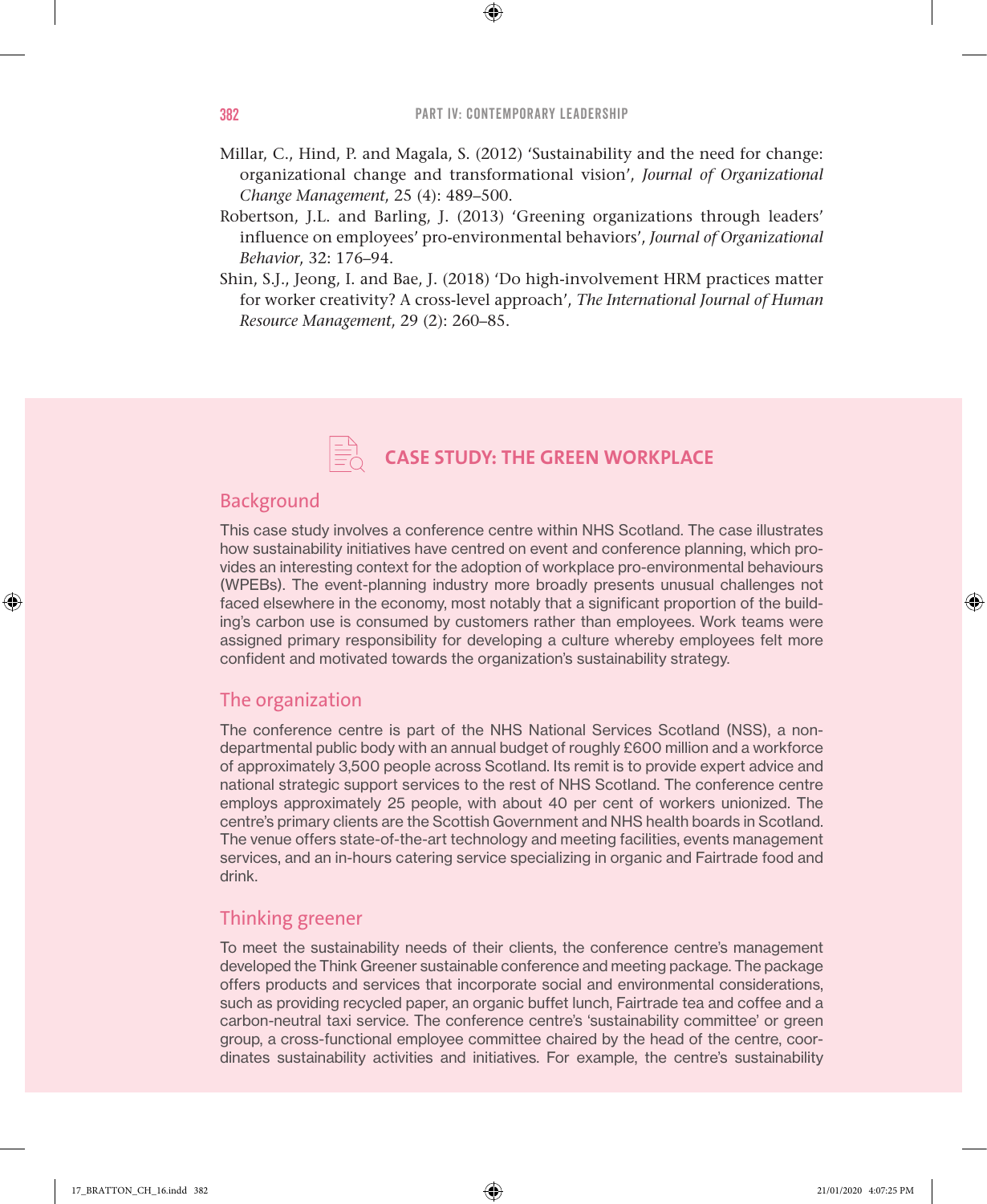♠

initiatives include: improving indoor air quality by purchasing plants chosen to absorb chemicals and remove air pollutants; reducing energy, paper and water through staff awareness campaigns; installing new technology; and encouraging employees and visitors to use public transportation.

## Case exercise

On your own or in a study group:

- 1. Complete an online search for sustainable or green workplaces. What, in your view, are the key characteristics of an environmentally sustainable workplace? Think about how leadership, culture and HR practices influence environmental sustainability in the workplace (*Hint*: review Table 16.1).
- 2. How do leaders support a green or sustainability-oriented culture?
- 3. How do HR practices influence WPEBs?
- 4. Does everybody benefit from the outcomes of environmental sustainability?

#### Source of additional information

Cox, A., Higgins, T., Gloster, R. and Foley, B. (2012) 'The impact of workplace initiatives on low carbon behaviours: case study report', Scottish Government. Available at www. scotland.gov.uk/Publications/2012/03/2237 (accessed 18 September 2019).

♠